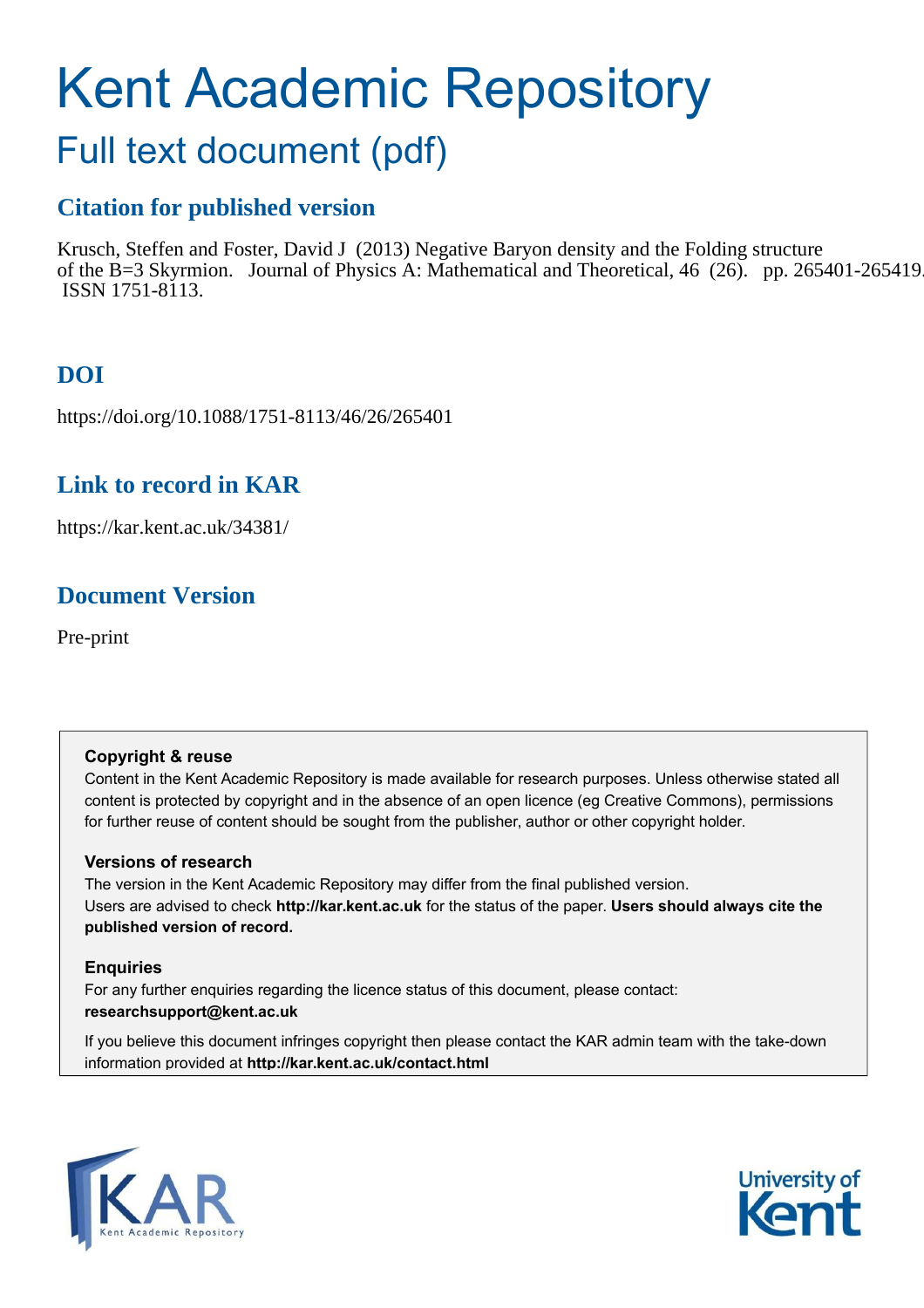## Negative Baryon density and the Folding structure of the B=3 Skyrmion

#### David Foster‡ and Steffen Krusch§

School of Mathematics, Statistics and Actuarial Science, University of Kent, Canterbury CT2 7NF, United Kingdom

Abstract. The Skyrme model is a non-linear field theory whose solitonic solutions, once quantised, describe atomic nuclei. The classical static soliton solutions, so-called Skyrmions, have interesting symmetries and can only be calculated numerically. Mathematically, these Skyrmions can be viewed as maps between two three-manifolds and, as such, their stable singularities can only be folds, cusps and swallowtails. Physically, the occurrence of singularities is related to negative baryon density. In this paper, we calculate the charge three Skyrmion to a high resolution in order to examine its singularity structure in detail. Thereby, we explore regions of negative baryon density. We also discuss how the negative baryon density depends on the pion mass.

‡ df211@kent.ac.uk § S.Krusch@kent.ac.uk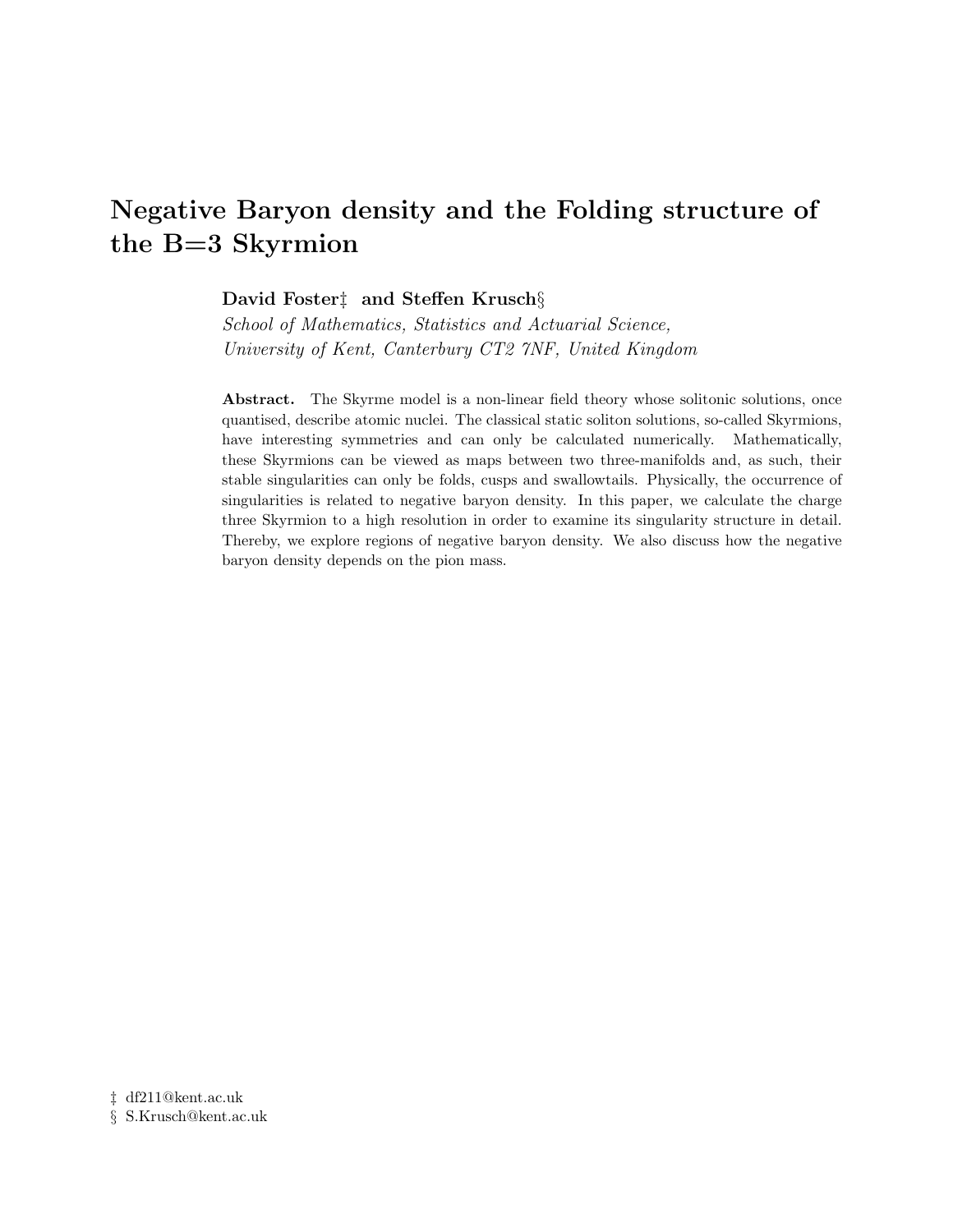#### 1. Introduction

The Skyrme model is a  $(3 + 1)$ -dimensional nonlinear theory of pions and was conjectured by Skyrme as a model of baryons [1]. In 1983, Witten stimulated a surge in research activity by relating the Skyrme model to  $QCD - in$  the large colour limit [2]. The minimum-energy solutions of the model are called Skyrmions and, once quantised, are identified as baryons. In this article we are interested in static solutions of the Skyrme model, best defined by the static energy functional

$$
E = \frac{1}{12\pi^2} \int \left\{ -\frac{1}{2} \text{Tr}(R_i R_i) - \frac{1}{16} \text{Tr}([R_i, R_j][R_i, R_j]) + m^2 \text{Tr}(I_2 - U) \right\} d^3x, (1.1)
$$

where  $R_{\mu} = (\partial_{\mu}U)U^{\dagger}$  is an  $su(2)$  Lie algebra-valued current, and  $U(\mathbf{x},t)$  is an  $SU(2)$  Lie group-valued scalar field. The parameter m is related to the physical pion mass  $m_{\pi}$  via  $m = 2m_{\pi}/(eF_{\pi})$  where  $F_{\pi}$  is the pion decay constant and e is the Skyrme constant. Here we have presented the energy functional in so-called Skyrme-units, see [6, 7] for the "standard values" and [8, 9] for a more detailed discussion of our current understanding. For non-zero pion mass the finite energy requirement forces the field  $U : \mathbb{R}^3 \to SU(2)$  to satisfy

$$
\lim_{r \to \infty} U = I_2,
$$

and we choose the same boundary condition for  $m_{\pi} = 0$ . This one-point compactifies  $\mathbb{R}^3$  to the 3-sphere  $S^3$ . Using the fact that the group manifold of  $SU(2)$  is also  $S^3$  the field can be extended to a map  $U: S^3 \to S^3$ . All finite energy field configurations  $U(\mathbf{x})$  belong to an element of  $\pi_3(S^3) = \mathbb{Z}$ , and hence have an associated integer  $B \in \mathbb{Z}$ . It is this B which is identified as the baryon number and can be explicitly calculated as

$$
B = -\frac{1}{24\pi^2} \int \varepsilon_{ijk} \text{Tr}(R_i R_j R_k) d^3 x,
$$
  
= 
$$
\frac{1}{2\pi^2} \int \det (J(\mathbf{x})) d^3 x,
$$
 (1.2)

where  $J(\mathbf{x})$  is the Jacobian of the map [10]. Naively, the density of B could be assumed to be positive for all  $\mathbf{x} \in \mathbb{R}^3$ , but this does not have to be the case. It was argued in [11] that as  $\mathbb{R}^3$  covers  $S^3$  – the group manifold of  $SU(2)$  – there is a folding structure. On these folds the Jacobian-determinant becomes zero which results in tubes of zero baryon density. Inside these tubes singularity theory predicts regions of negative baryon density, but this was never observed in numerical calculations of the full field equations, without imposing any symmetries. This is what we are interested in this paper. It is useful to define two

 $\parallel$  The quantisation of Skyrmions is the subject of much ongoing research. While semi-classical quantisation has had some recent successes, see e.g. [3], there are also problems with this approach. For example quantum corrections (see e.g. [4] for a detailed discussion) do not necessarily cancel when comparing different sectors [5]. A full discussion of quantisation issues goes beyond the scope of this paper which focuses on classical solutions in the Skyrme model.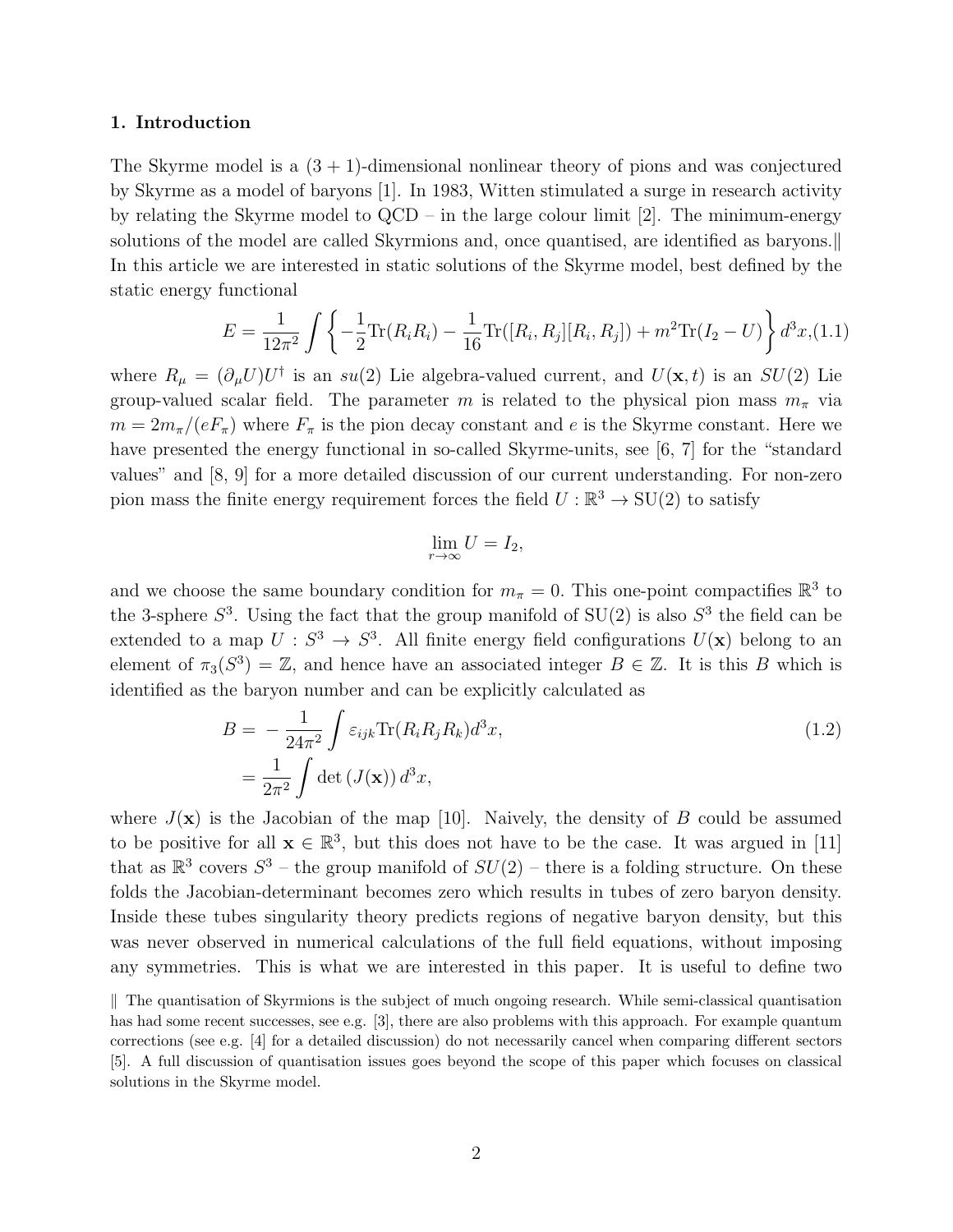quantities,

$$
\mathcal{B}_{+}(x) = \frac{1}{2\pi^{2}} \max\{\det(J(\mathbf{x})), 0\},\
$$
  

$$
\mathcal{B}_{-}(x) = \frac{1}{2\pi^{2}} \max\{-\det(J(\mathbf{x})), 0\},\
$$
 (1.3)

where  $B = \int \mathcal{B}(\boldsymbol{x})d^3x$  and trivially  $\mathcal{B}(\mathbf{x}) = \mathcal{B}_+(\mathbf{x}) - \mathcal{B}_-(\mathbf{x})$ . We refer to these quantities as the positive baryon density and negative baryon density, respectively. Furthermore, the total negative baryon density is defined as

$$
B_{-} = \int \mathcal{B}_{-}(\mathbf{x}) d^{3}x \tag{1.4}
$$

and measures how much negative baryon density occurs in a given field configuration.

The paper is laid out as follows. Section 2 reviews the geometric formulation of the Skyrme model proposed in [10] and discusses the Jacobian. In particular, we show an important identity relating the Jacobian of the Skyrme field to a simpler quantity. Section 3 reviews the rational map ansatz [12] as well as the non-holomorphic rational map ansatz [11]. In section 4 we examine the folding structure of the  $B = 3$  Skyrmion using both full field simulation and the non-holomorphic rational map ansatz. Section 4.1 discusses the effects of the pion mass term on the folding structure. In section 4.2 we locally expand the pion fields around the origin and reproduce the singular surface. We end with a conclusion.

#### 2. Geometric setting for Skyrmions

Instead of considering the Skyrme model in a physical field theoretic setting, it can be very insightful to consider it geometrically [10, 13]. In the following, we give a brief account of this approach and set up our notation.

A field configuration is a map  $\pi$  from a physical space  $\mathbb{R}^3$  to a target space  $SU(2)$ . Physical space  $\mathbb{R}^3$  and target space  $SU(2) \cong S^3$  both are 3-dimensional, connected and orientable Riemannian manifolds. Here we choose the Kronecker delta  $\delta_{ij}$  as the flat-metric on  $\mathbb{R}^3$  and  $\gamma_{\alpha\beta}$  as the metric on  $S^3$ . We denote a point in  $\mathbb{R}^3$  as **x** and a point in  $S^3$ , the image of **x**, as  $\pi(x)$ . As  $\mathbb{R}^3$  is flat we trivially choose its dreibein to be  $\delta_{ij}$ , and we choose  $\zeta_{\mu}^{\alpha}(\pi(\mathbf{x}))$  as the dreibein on  $S^3$  with

$$
\zeta_{\mu}{}^{\alpha}\zeta_{\nu}{}^{\beta}\gamma_{\alpha\beta} = \delta_{\mu\nu}.\tag{2.5}
$$

Note the inverse of  $\zeta_{\mu}^{\alpha}$  is  $\zeta^{\mu}{}_{\alpha}$ , i.e.  $\zeta^{\mu}{}_{\alpha}\zeta_{\nu}^{\alpha} = \delta^{\mu}{}_{\nu}$  and  $\zeta^{\mu}{}_{\alpha}\zeta_{\mu}^{\beta} = \delta_{\alpha}^{\beta}$ .

Now we can define the Jacobian matrix associated with the map  $\pi(\mathbf{x})$  as

$$
J_i^{\mu}(\mathbf{x}) = (\partial_i \pi^{\alpha}(\mathbf{x})) \zeta^{\mu}{}_{\alpha}(\pi(\mathbf{x})).
$$
\n(2.6)

The matrix  $J_i^{\mu}(\mathbf{x})$  is a measure of the deformation induced by the map  $\pi$  at the point **x** in  $\mathbb{R}^3$ . We can define a useful quantity called the strain tensor  $D_{ij}$ , as

$$
D_{ij}(\mathbf{x}) = J_i^{\mu}(\mathbf{x}) J_j^{\nu}(\mathbf{x}) \delta_{\mu\nu} = (\partial_i \pi^{\alpha}(\mathbf{x})) (\partial_j \pi^{\beta}(\mathbf{x})) \gamma_{\alpha\beta}.
$$
\n(2.7)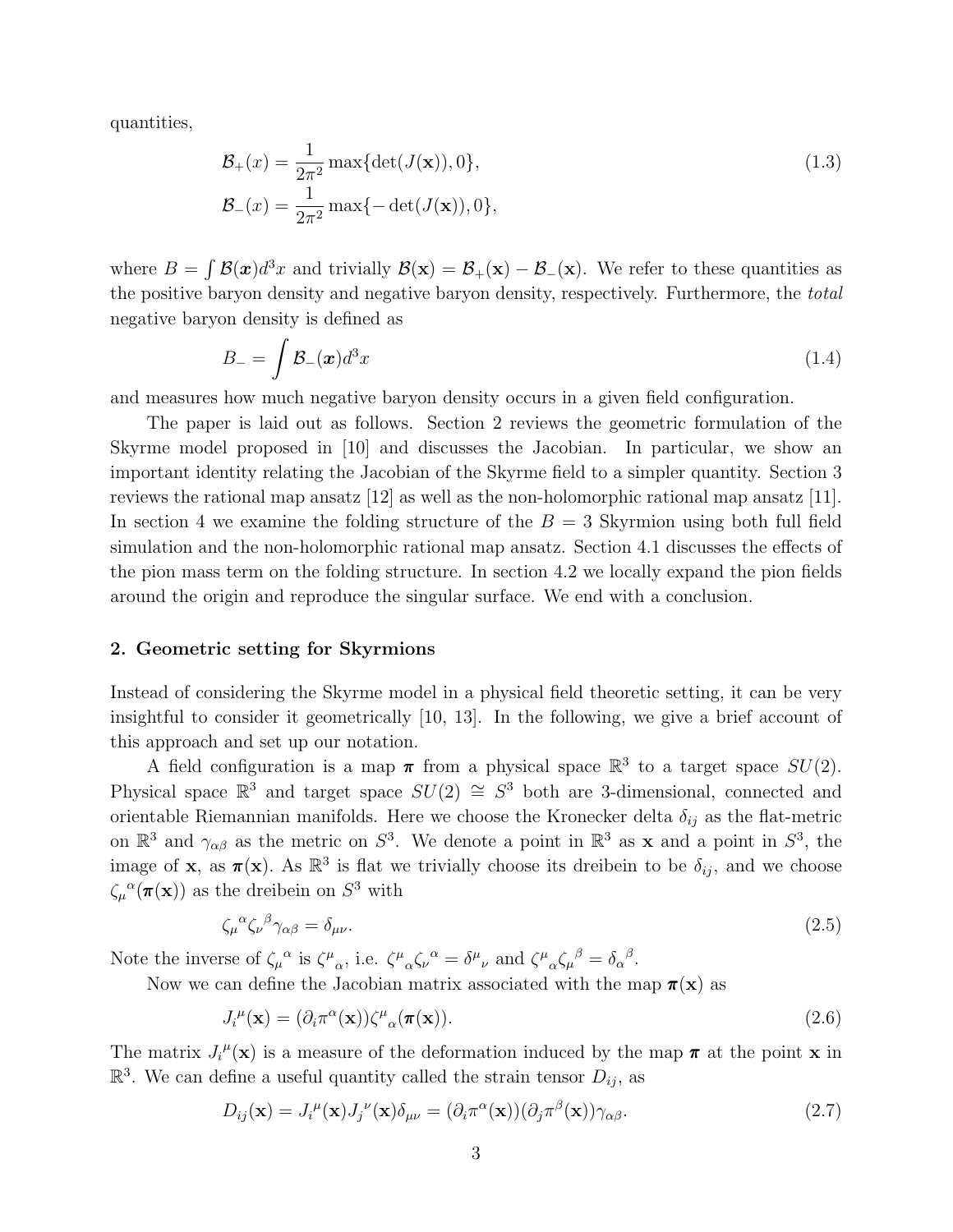The strain tensor is invariant under rotations in target space (i.e. rotations of the frame fields  $\zeta_\mu^{\alpha}(\pi(\mathbf{x})))$ , but not under orthogonal rotations of the physical space  $\mathbb{R}^3$ . But it is well known that the characteristic polynomial  $P = det(D - \lambda I_3)$  is invariant under rotations. So, we can now define the three invariants,

Tr(D) = 
$$
\lambda_1^2 + \lambda_2^2 + \lambda_3^2
$$
,  
\n
$$
\frac{1}{2}(\text{Tr}(D))^2 - \frac{1}{2}\text{Tr}(D^2) = \lambda_1^2\lambda_2^2 + \lambda_1^2\lambda_3^2 + \lambda_2^2\lambda_3^2,
$$
\n
$$
\det(D) = \lambda_1^2\lambda_2^2\lambda_3^2,
$$
\n(2.8)

where  $\lambda_1^2, \lambda_2^2, \lambda_3^2$  are the non-negative eigenvalues of the symmetric matrix  $D_{ij}$ .

Reparametrising the  $SU(2)$ -valued field in the traditional way with the three Pauli matrices,  $\tau_a$ , and the four scalar fields  $\sigma(\mathbf{x}), \pi_a(\mathbf{x})$  ( $a = 1, 2, 3$ ) as

$$
U(\mathbf{x}) = \sigma(\mathbf{x}) + i\pi(\mathbf{x}) \cdot \boldsymbol{\tau},\tag{2.9}
$$

we see that  $\sigma(\mathbf{x})$  and  $\pi(\mathbf{x})$  must satisfy the constraint  $\sigma^2 + \pi \cdot \pi = 1$  for all  $\mathbf{x} \in \mathbb{R}^3$ . As pointed out in [13],  $\pi^{\alpha}(\mathbf{x})$  in the above geometric discussion can be identified with the vector  $\pi_a$  in (2.9) and  $\sigma(\mathbf{x})$  is a function of  $\pi_a(\mathbf{x})$  which ensures that  $U(\mathbf{x}) \in SU(2)$ . Now, we can define the induced-metric on  $S^3$  as

$$
\gamma_{\alpha\beta}(\mathbf{x}) = \delta_{\alpha\beta} + \frac{\pi_{\alpha}\pi_{\beta}}{\sigma^2}.
$$

A short calculation in [13] shows that

$$
D_{ij}(\mathbf{x}) = -\frac{1}{2} \text{Tr}(R_i R_j),
$$

and the energy functional (1.1) can be rewritten as

$$
E = \text{Tr}(D) + \frac{1}{2}(\text{Tr}(D))^2 - \frac{1}{2}\text{Tr}(D^2),
$$
  
=  $\lambda_1^2 + \lambda_2^2 + \lambda_3^2 + \lambda_1^2\lambda_2^2 + \lambda_1^2\lambda_3^2 + \lambda_2^2\lambda_3^2.$  (2.10)

Also, it is easy to see from the above relations that the baryon number integral (1.2) can be written in terms of these eigenvalues as

$$
B = \frac{1}{2\pi^2} \int \lambda_1 \lambda_2 \lambda_3 \ d^3x. \tag{2.11}
$$

#### 2.1. The Jacobian

In the following we calculate the Jacobian in stereographic coordinates. This is needed for the analysis of the numerically found solutions. Consider the Skyrme field in sigma model coordinates  $(\sigma(\mathbf{x}), \pi_i(\mathbf{x}))$  with  $\sigma^2 + \pi^2 = 1$ . Then we can define stereographic coordinates by projecting from the North pole  $N(\sigma = 1)$  as

$$
\Phi_N^{\alpha} = \frac{\pi^{\alpha}}{1 - \sigma}.\tag{2.12}
$$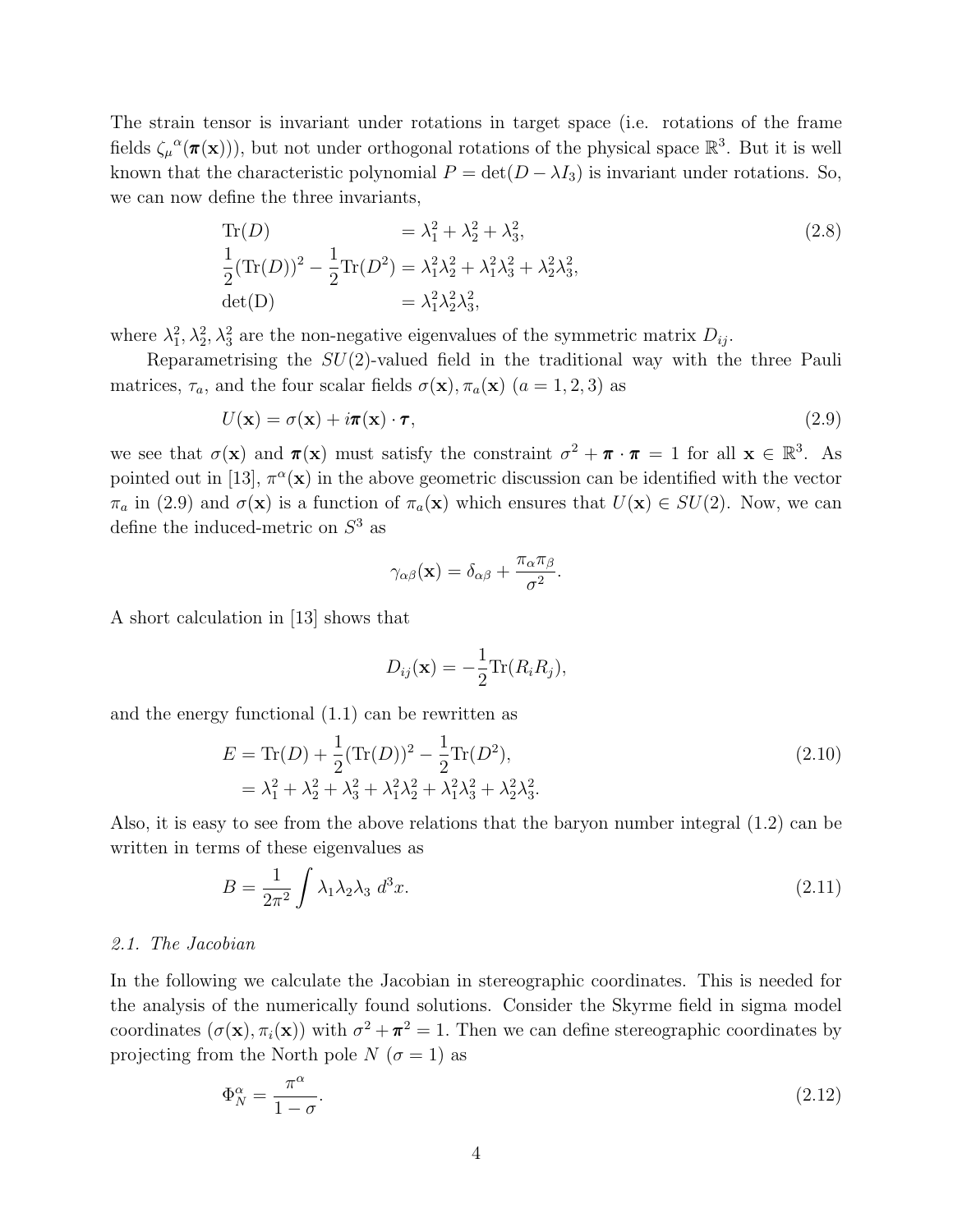Note that the metric in stereographic coordinates for this chart is given by

$$
ds_N^2 = \sum_{\alpha=1}^3 \frac{4}{(1 + R_N^2)^2} \left( d\Phi_N^{\alpha} \right)^2, \tag{2.13}
$$

where  $R_N^2 = \sum$ 3  $\alpha=1$  $(\Phi_N^{\alpha})^2 = \frac{1+\sigma}{1-\sigma}$  $\frac{1+\sigma}{1-\sigma}$ . Since the metric (2.13) is diagonal we can define the frame fields

$$
\zeta_{N\mu}{}^{\alpha} = \frac{1 + R_N{}^2}{2} \delta_{\mu}{}^{\alpha} \quad \text{and its inverse} \quad \zeta_N{}^{\mu}{}_{\alpha} = \frac{2}{1 + R_N{}^2} \delta^{\mu}{}_{\alpha}.\tag{2.14}
$$

Hence, the components of the Jacobian matrix  $J_N$  are given by

$$
J_{Nm}{}^{\mu} = \frac{\partial \Phi_N^{\alpha}}{\partial x_m} \zeta_N{}^{\mu}{}_{\alpha} = \frac{\partial \Phi_N^{\mu}}{\partial x_m} \frac{2}{1 + R_N{}^2}.
$$
\n(2.15)

Using (2.7) we can calculate the strain tensor  $D_{mn}$  and obtain

$$
D_{Nmn} = \frac{4}{(1 + R_N^2)^2} \frac{\partial \Phi_N^{\alpha}}{\partial x_m} \frac{\partial \Phi_N^{\beta}}{\partial x_n} \delta_{\alpha\beta}.
$$
 (2.16)

Note  $'N'$  is not an index to be summed over.

To obtain a well-defined  $SO(3)$  frame bundle the frame fields  $\zeta_s$  have to be chosen as

$$
\zeta_{S\mu}^{\ \alpha} = -\frac{1 + R_S^2}{2} \delta_\mu^{\ \alpha} \quad \text{and its inverse.} \tag{2.17}
$$

See e.g. [14] for further details. This leads to

$$
J_{Sm}^{\mu} = -\frac{\partial \Phi_S^{\mu}}{\partial x_m} \frac{2}{1 + R_S^2},\tag{2.18}
$$

where  $\Phi_S^{\alpha} = \frac{\pi^{\alpha}}{1+\alpha}$  $\frac{\pi^{\alpha}}{1+\sigma}$  is the South pole projection.

The minus sign in (2.18) arises because stereographic coordinates are related by inversion, which has negative determinant. The expression for the strain tensor  $D_{Smn}$  is

$$
D_{Smn} = \frac{4}{(1 + R_S^2)^2} \frac{\partial \Phi_S^{\alpha}}{\partial x_m} \frac{\partial \Phi_S^{\beta}}{\partial x_n} \delta_{\alpha\beta} \tag{2.19}
$$

There is a sign ambiguity when defining the Jacobians  $J_N$  and  $J_S$ . Here we have chosen the Jacobian such that the standard hedgehog has positive Jacobian. In fact, for  $B = 1$  the hedgehog can be written as

$$
\sigma = \cos(f(r)) \quad \text{and} \quad \pi_i = \frac{x_i}{r} \sin(f(r)), \tag{2.20}
$$

where  $r = \sqrt{x_1^2 + x_2^2 + x_3^2}$  and f is a real radial shape function that can be determined numerically. Asymptotically,  $f(r) \approx \pi - Ar$  as  $r \to 0$  with  $A > 0$  and  $f(r) \approx \frac{C}{r^2}$  $\frac{C}{r^2}$  as  $r \to \infty$ with  $C \approx 2.16$ , see e.g. [15]. Near the origin,  $\sigma \approx -1$ , so we project from the north pole and obtain det  $J_N \approx A^3 > 0$ , whereas as  $r \to \infty$ ,  $\sigma \approx 1$  we project from the south pole and  $J_S \approx \frac{2C^3}{r^9}$  $\frac{C^3}{r^9} > 0$ . These expression of the Jacobians  $(J_N \text{ and } J_S)$  are useful when examining the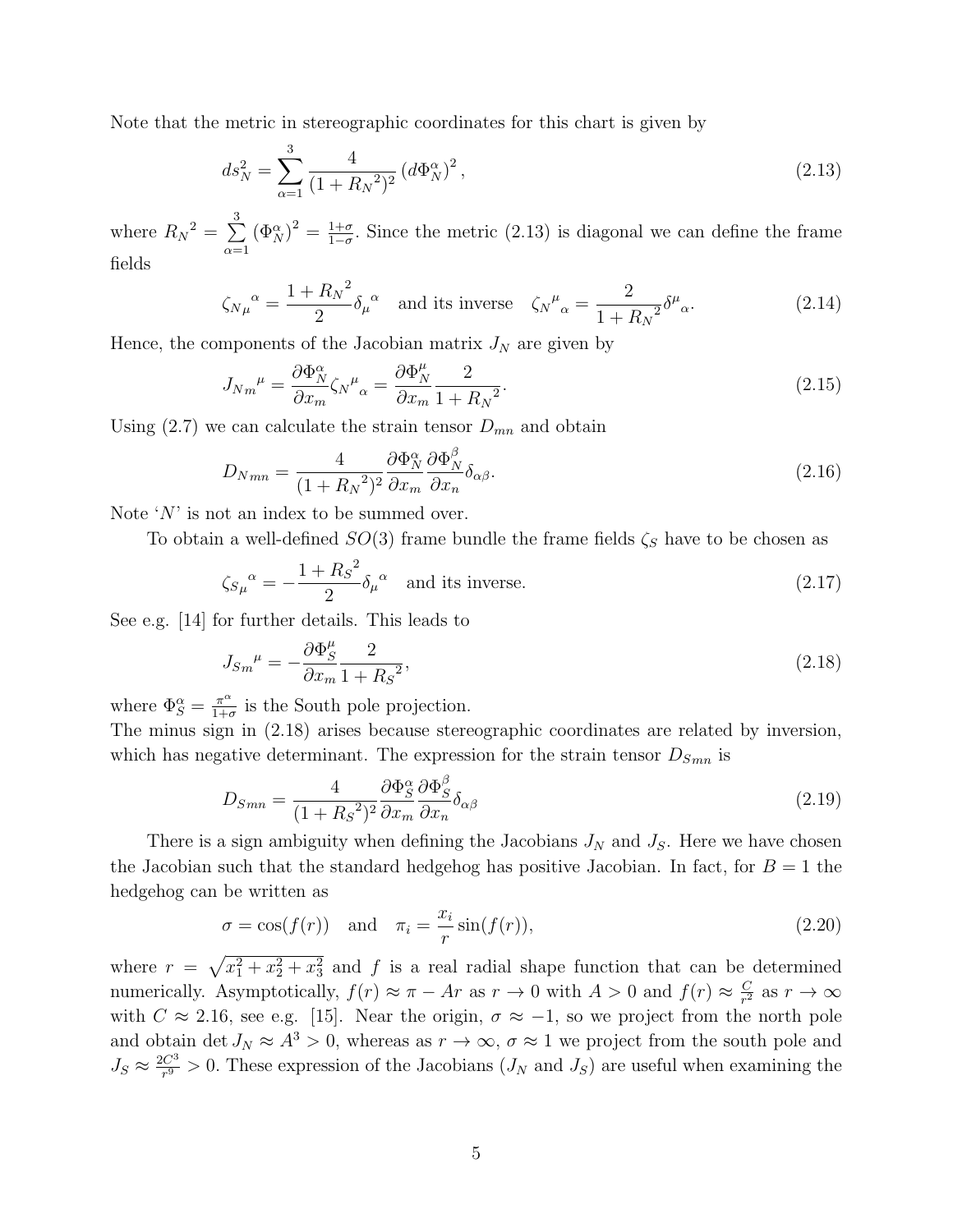behaviour near the north and south pole, which corresponds to the vacuum  $\sigma = 1$  and the anti-vacuum  $\sigma = -1$  respectively.

For analysis of numerical data later in the paper, we can express the Jacobian directly in terms of the four pion fields as

$$
J_{Nm}{}^{\mu} = (1 - \sigma) \frac{\partial \Phi_N{}^{\mu}}{\partial x_m} \tag{2.21}
$$

$$
=\frac{\partial \pi^{\mu}}{\partial x_m} + \frac{\pi^{\mu}}{(1-\sigma)} \frac{\partial \sigma}{\partial x_m} \tag{2.22}
$$

$$
= \frac{\partial \pi^{\mu}}{\partial x_m} - \sum_{\nu} \frac{\pi^{\mu} \pi^{\nu}}{\sigma (1 - \sigma)} \frac{\partial \pi^{\nu}}{\partial x_m},
$$
\n(2.23)

where we used the identity

$$
\sigma \frac{\partial \sigma}{\partial x_j} = -\sum_{\nu=1}^3 \pi^\nu \frac{\partial \pi^\nu}{\partial x_j},\tag{2.24}
$$

which is derived by differentiating the normalisation condition.

As a check, we can evaluate

$$
D_{mn} = J_m^{\mu}(x) J_n^{\nu}(x) \delta_{\mu\nu}
$$
\n(2.25)

and obtain

$$
D_{mn} = \frac{\partial \pi^{\mu}}{\partial x_m} \frac{\partial \pi^{\nu}}{\partial x_n} \left( \delta_{\mu\nu} - \frac{\pi_{\mu} \pi_{\nu}}{\sigma^2} \right). \tag{2.26}
$$

The term in the brackets corresponds to the induced metric in  $(\sigma, \pi_i)$  coordinates. Using the identity (2.24) we obtain the more familiar expression

$$
D_{mn} = \frac{\partial \sigma}{\partial x_m} \frac{\partial \sigma}{\partial x_n} + \frac{\partial \pi^{\mu}}{\partial x_m} \frac{\partial \pi^{\nu}}{\partial x_n} \delta_{\mu\nu}.
$$
 (2.27)

With this expression, equation (2.10) gives the pion field version of the Skyrme Lagrangian which is often used for numerical simulations, see e.g. [16]. It can be shown by direct calculation that

$$
\det(J_N) = -\det(J_0)/\sigma,\tag{2.28}
$$

where the components of the unframed Jacobian matrix  $J_0$  is given by

$$
J_{0ji} = \frac{\partial \pi_i}{\partial x_j}.\tag{2.29}
$$

Hence det  $J_N$  vanishes when det  $J_0$  does for  $\sigma \neq 0$ , therefore  $J_N$  and  $J_0$  have the same singular surfaces. Equation (2.28) is useful in section 4.2 when discussing the folding structure of  $B=3$ .

¶ Here, vacuum and anti-vacuum refers to the absence of pion fields. Vacuum and anti-vacuum are antipodal points when viewing the target space  $SU(2)$  as a 3-sphere. For massless pions,  $m = 0$ , any constant field has zero energy (1.1), yet for massive pions,  $m > 0$ , the vacuum  $\sigma = 1$  is the unique configuration with zero energy.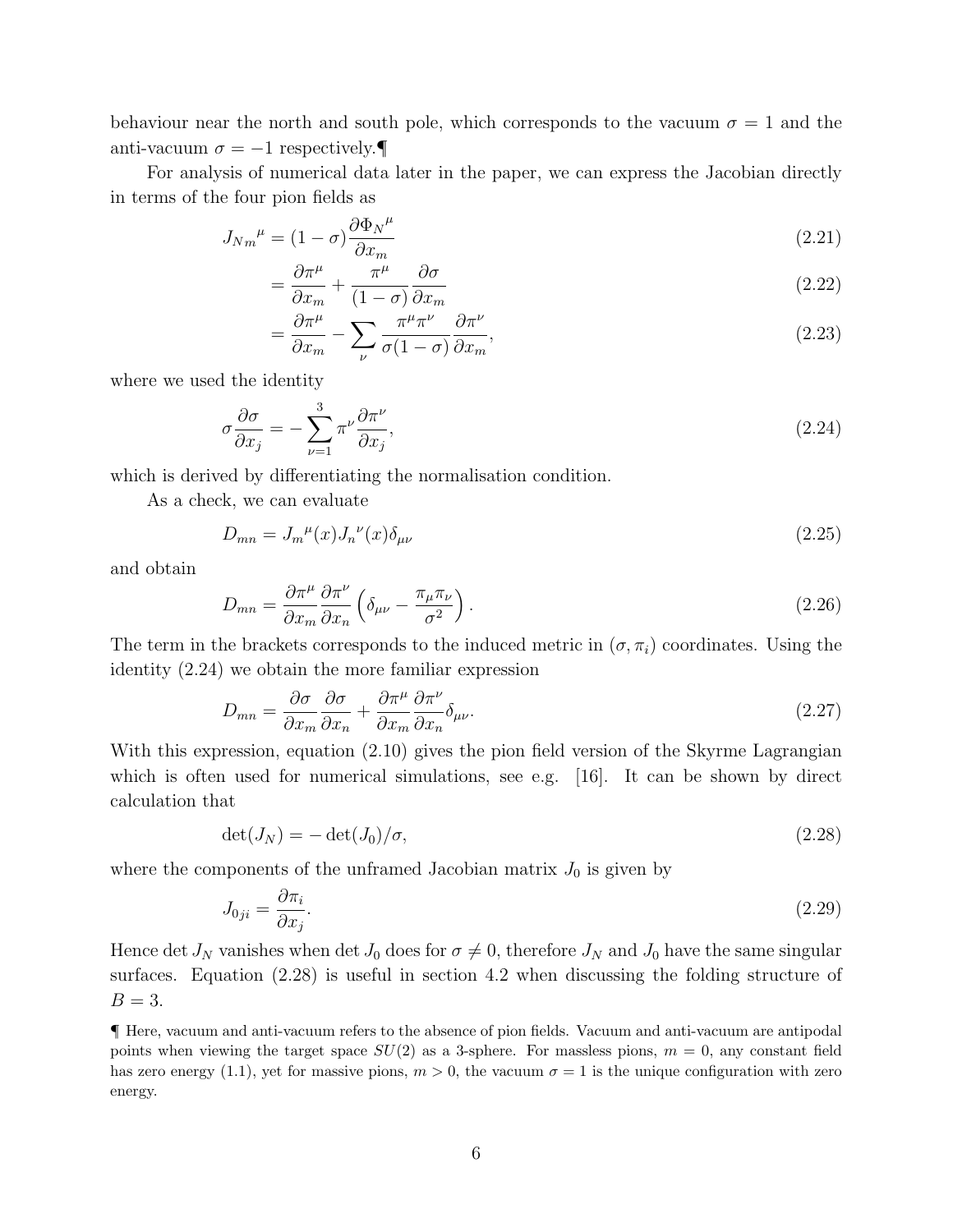#### 3. Rational map ansatz

The rational map ansatz<sup>+</sup> [12] makes use of the feature that a point in  $\mathbb{R}^3$  can be written in polar coordinates  $(r, z)$  where the angular coordinate z is represented by a point on the Riemann sphere via  $z = e^{i\phi} \tan \frac{\theta}{2}$ . The Skyrme field  $U(\mathbf{x})$  then takes the form

$$
U(r,z) = \exp(if(r)\mathbf{n}(z)\cdot\boldsymbol{\tau}),\tag{3.30}
$$

where  $f(r)$  is a real valued profile function with the boundaries  $f(0) = \pi$  and  $f(\infty) = 0$ ;  $\boldsymbol{\tau} = (\tau_1, \tau_2, \tau_3)$  is the triplet of Pauli matrices and  $\boldsymbol{n}$  is the unit vector

$$
\mathbf{n}(z) = \frac{1}{1+|R(z)|^2} (R(z)+\overline{R(z)}, i(\overline{R(z)}-R(z)), 1-|R(z)|^2).
$$

 $R(z)$  is a holomorphic rational map between Riemann spheres, and is given by the two polynomials  $p(z)$ ,  $q(z)$ ,

$$
R(z) = \frac{p(z)}{q(z)}.
$$

Then the baryon number is equal to the algebraic degree of  $R(z)$ ,

$$
deg(R(z)) = max{deg(p(z)), deg(q(z))}.
$$

Such a field configuration is a suspension and gives rise to an isomorphism between  $\pi_3(S^3)$ and  $\pi_2(S^2)$ ). This point of view proved very useful for quantising Skyrmions in [17] because a suspension provides a natural way to calculate homotopy groups of the Skyrmion configuration space from the space of rational maps. It is the choice of  $R(z)$  which replicates the polyhedral shape of Skyrmions, and the symmetries of the accepted numerical solutions. The benefit of the rational map ansatz is that it gives rise to the following three simple eigenvalues of the strain tensor,

$$
\lambda_1 = -f'(r) \tag{3.31}
$$
\n
$$
\lambda_2 = \lambda_3 = \frac{\sin f}{r} \frac{1 + |z|^2}{1 + |R|^2} \left| \frac{dR}{dz} \right|.
$$

Inserting these eigenvalues into equation (2.10) gives the simple radial energy functional

$$
E = 4\pi \int \left( f'^2 r^2 + 2B(f'^2 + 1)\sin^2 f + 2\frac{\sin^4 f}{r^2} + 2m^2 r(1 - \cos f) \right) dr, (3.32)
$$

where

$$
\mathcal{I} = \frac{1}{4\pi} \int \left( \frac{1+|z|^2}{1+|R|^2} \left| \frac{dR}{dz} \right| \right)^4 \frac{2i dz d\bar{z}}{(1+|z|^2)^2}.
$$
\n(3.33)

<sup>+</sup> Technically, this is not an *ansatz* but rather an *approximation*. It is a very useful tool for obtaining initial configurations for numerical minimisations, and it gives a more fundamental understanding of the symmetries of Skyrmions. However, since this term is widely used in the literature we will also refer to the rational map approximation as the rational map ansatz.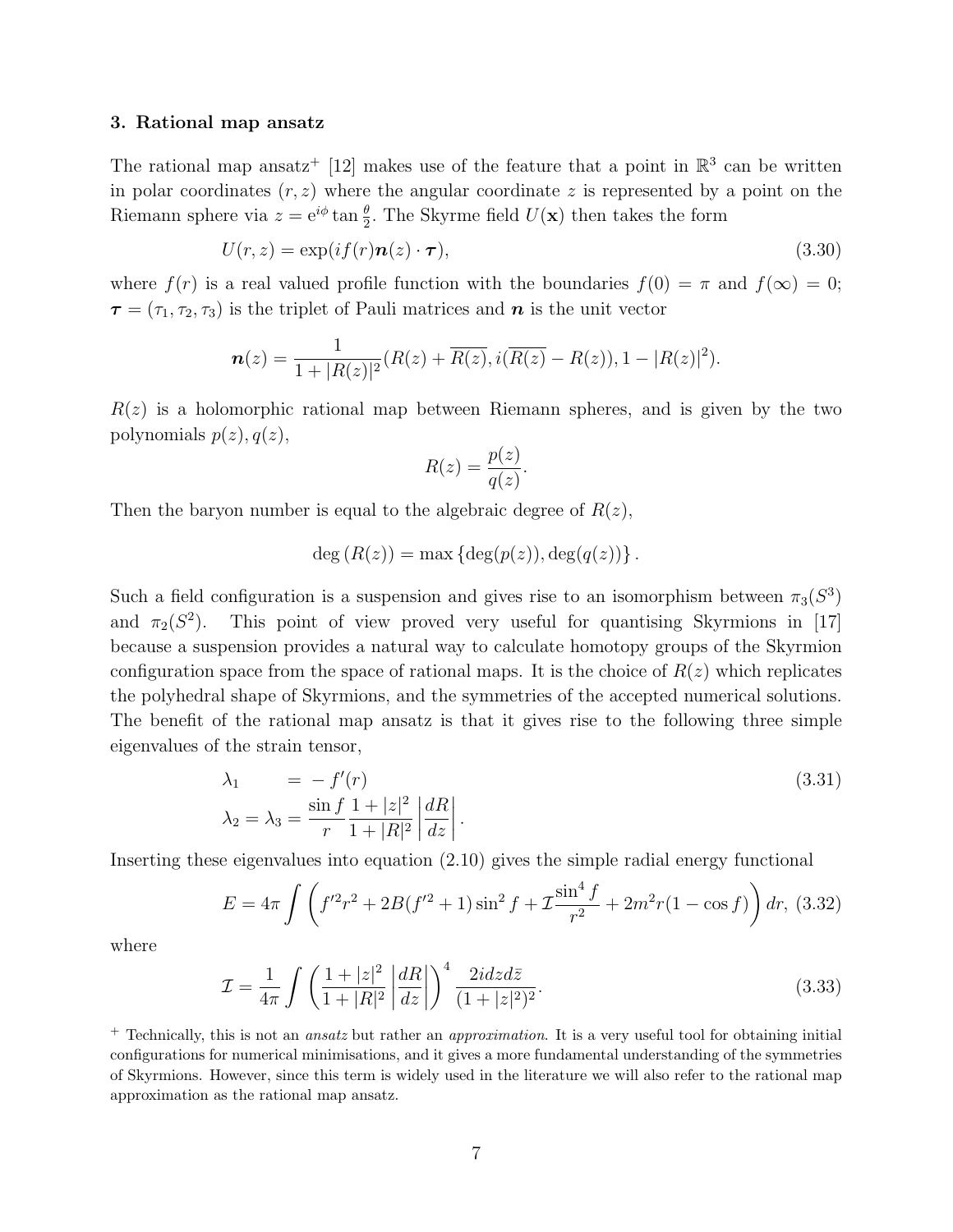This energy functional can be easily minimised by choosing the correct degree polynomials  $p(z), q(z)$  which minimise *I*, then numerically minimising the profile function  $f(r)$ . The minimum energy solutions found using this method only exceed the non-symmetry numerical solutions by about  $3\%$ , see e.g. [12, 16, 18].

This holomorphic ansatz is very successful at capturing the major features of the Skyrme model and is a very useful technique to give initial configurations which are close to the minimum energy solutions for numerical minimisation. This avoids numerically expensive collisions which were previously used to create appropriate initial conditions [19, 16]. A feature of the holomorphic ansatz is that it locally preserves orientation. Hence there cannot be regions of negative baryon density. This constrains the possible configurations. We can extend the ansatz to non-holomorphic  $R(z, \bar{z})$  as in [11]. This now allows points in  $\mathbb{R}^3$  with negative baryon density. In this case the three eigenvalues of the strain tensor  $D_{ij}$  are slightly more complicated and are

$$
\lambda_1 = -f'(r),
$$
\n
$$
\lambda_2 = \frac{\sin f}{r} (|R_z| + |R_{\bar{z}}|) \frac{1 + |z|^2}{1 + |R|^2},
$$
\n
$$
\lambda_3 = \frac{\sin f}{r} (|R_z| - |R_{\bar{z}}|) \frac{1 + |z|^2}{1 + |R|^2},
$$
\n(3.34)

where  $R_z$  and  $R_{\bar{z}}$  are the derivatives of R with respect to z and  $\bar{z}$ , respectively. It is now apparent that for non-holomorphic (or non-antiholomorphic) R the angular strains  $\lambda_2, \lambda_3$ are no longer isotropic, and only when  $R_z$  (or  $R_{\bar{z}}$ ) equal zero do we regain the previous holomorphic ansatz. The energy functional for this more general ansatz is

$$
E = \frac{1}{3\pi} \int \left( f'^2 r^2 + 2\mathcal{J}(f'^2 + 1) \sin^2 f + \tilde{\mathcal{I}} \frac{\sin^4 f}{r^2} + 2m^2 r (1 - \cos f) \right) dr, (3.35)
$$

where

$$
\mathcal{J} = \frac{1}{4\pi} \int \left( (|R_z|^2 + |R_{\bar{z}}|^2) \left( \frac{1 + |z|^2}{1 + |R^2} \right)^2 \right) \frac{2i dz d\bar{z}}{(1 + |z|^2)^2},\tag{3.36}
$$

$$
\tilde{\mathcal{I}} = \frac{1}{4\pi} \int \left( (|R_z|^2 - |R_{\bar{z}}|^2) \left( \frac{1 + |z|^2}{1 + |R|^2} \right)^2 \right)^2 \frac{2i dz d\bar{z}}{(1 + |z|^2)^2},\tag{3.37}
$$

and

$$
B = \frac{1}{2\pi} \int f'(r) \sin^2 f(r) \left( (|R_z|^2 - |R_{\bar{z}}|^2) \left( \frac{1 + |z|^2}{1 + |R|^2} \right)^2 \right) \frac{2i dz d\bar{z}}{(1 + |z|^2)^2}.
$$
 (3.38)

Again  $f(r)$  is a profile function which is a solution of the ODE

$$
(r^{2} + 2\mathcal{J}\sin^{2} f)f'' + 2rf' + (\mathcal{J}f'^{2} - \mathcal{J} - \tilde{\mathcal{I}}\frac{\sin^{2} f}{r^{2}})\sin 2f - m^{2}r\sin f = 0, (3.39)
$$

with the boundary conditions  $f(0) = \pi$  and  $f(\infty) = 0$ .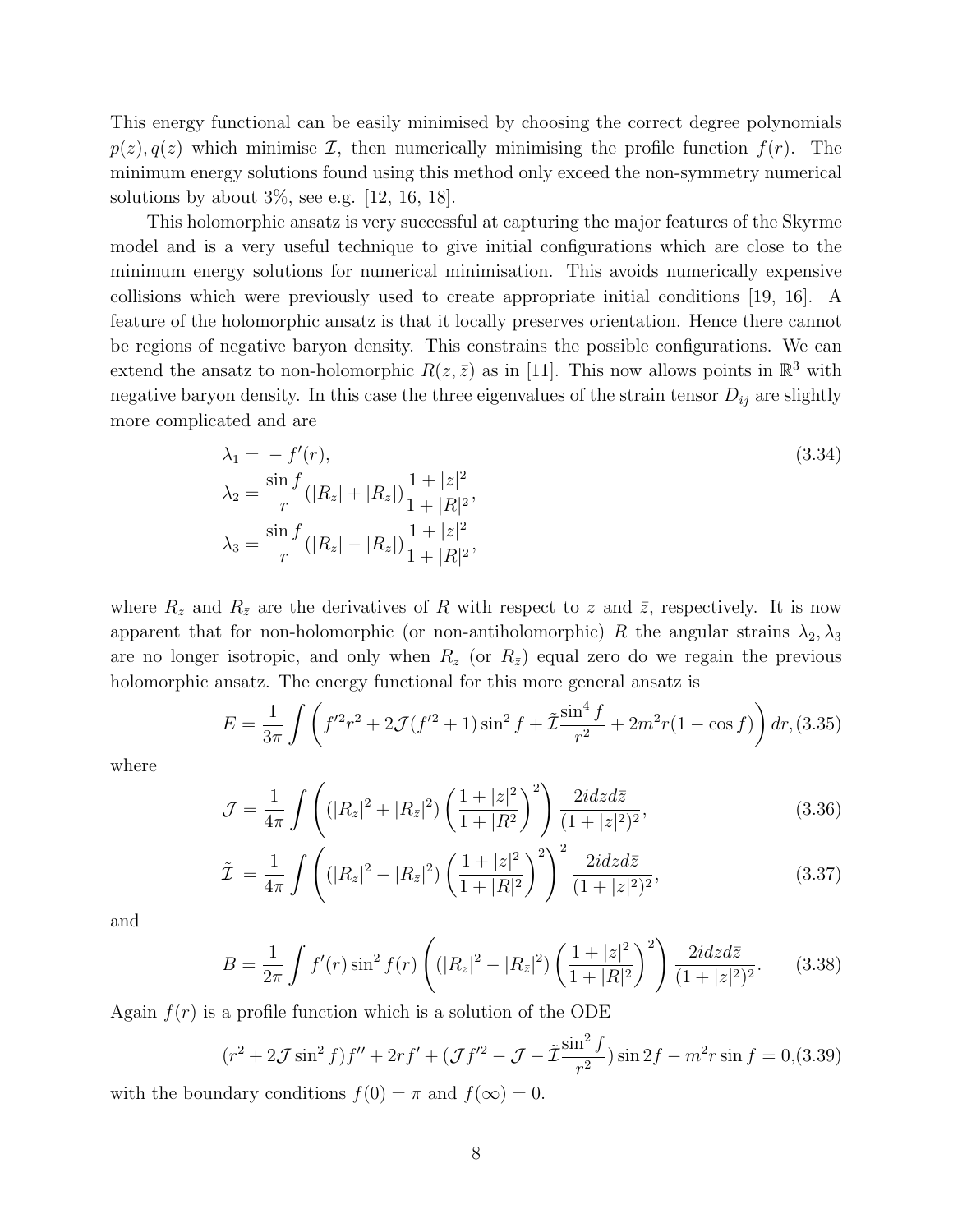As above, we restrict to maps of the form

$$
R(z,\bar{z}) = \frac{p(z,\bar{z})}{q(z,\bar{z})},
$$

where the  $\bar{z}$  dependence is chosen in such a way as to preserve the symmetry of the original minimal energy rational map. Then the baryon number is generically equal to  $N_1-N_2$ , where  $N_1$  is the maximal holomorphic degree of  $(p, q)$  and  $N_2$  is the maximal antiholomorphic degree of  $(p, q)$ .

In (3.39)  $\cal J$  replaces the role of B in the holomorphic rational map ansatz. This has a significant effect on the profile function  $f$ . To study this effect we linearise (3.39) about  $r = 0$  and set  $f(r) = \pi - \nu(r)$  where  $\nu(r) \ll 1$ . This gives the new linear ODE

$$
r^2\nu'' + 2r\nu' - 2\mathcal{J}\nu + m^2r\nu = 0,\tag{3.40}
$$

with the solution

$$
f(r) = \pi - Cr^{\left(\frac{-1+\sqrt{1+8\mathcal{J}}}{2}\right)} + \dots \tag{3.41}
$$

For  $m = 0$ , equation (3.40) is a Cauchy-Euler equation, whereas for  $m \neq 0$  the solution is given in terms of a Bessel function. Numerical calculations show that as the pion mass is increased,  $\mathcal J$  becomes larger and hence  $f$  decays slower about the origin. We can now play the same trick for the limit of r going to infinity. Here we set  $f(r) = \epsilon(r)$  where  $\epsilon(r) \ll 1$ , giving the linearised equation

$$
r^2\epsilon'' + 2r\epsilon' - 2\mathcal{J}\epsilon - m^2r\epsilon = 0.
$$

This gives the solutions

$$
f(r) = \begin{cases} Cr^{-\left(\frac{1+\sqrt{1+8\mathcal{J}}}{2}\right)}, & \text{if } m = 0, \\ \frac{Ce^{-2m\sqrt{r}}}{r^{3/4}} \left(1 + \frac{4(1+8\mathcal{J})-1}{16m\sqrt{r}} + ...\right), & \text{if } m \neq 0. \end{cases}
$$

The effect of the mass term is to make the solution more localised around the origin.

#### 4. The  $B = 3$  Skyrmion

It has been known for a long time that the baryon density for the  $B = 3$  Skyrmion is tetrahedrally symmetric [20, 19]. A lot of its features can be explained by a tetrahedrally symmetric rational map [12]. But, as shown in [11], the non-holomorphic rational map allows negative baryon density and has lower energy that the holomorphic map. The nonholomorphic rational map gives rise to four singular tubes  $(\det(J) = 0)$  which start at the origin, pass through the faces of the tetrahedron then go off to infinity. It has been shown in [11] that there are three folding lines equally spaced along these tubes. Also, in the centre of these tubes there are regions of negative baryon density. This inspired us to explore the form and amount of negative baryon density in actual minimum-energy Skyrme solutions. The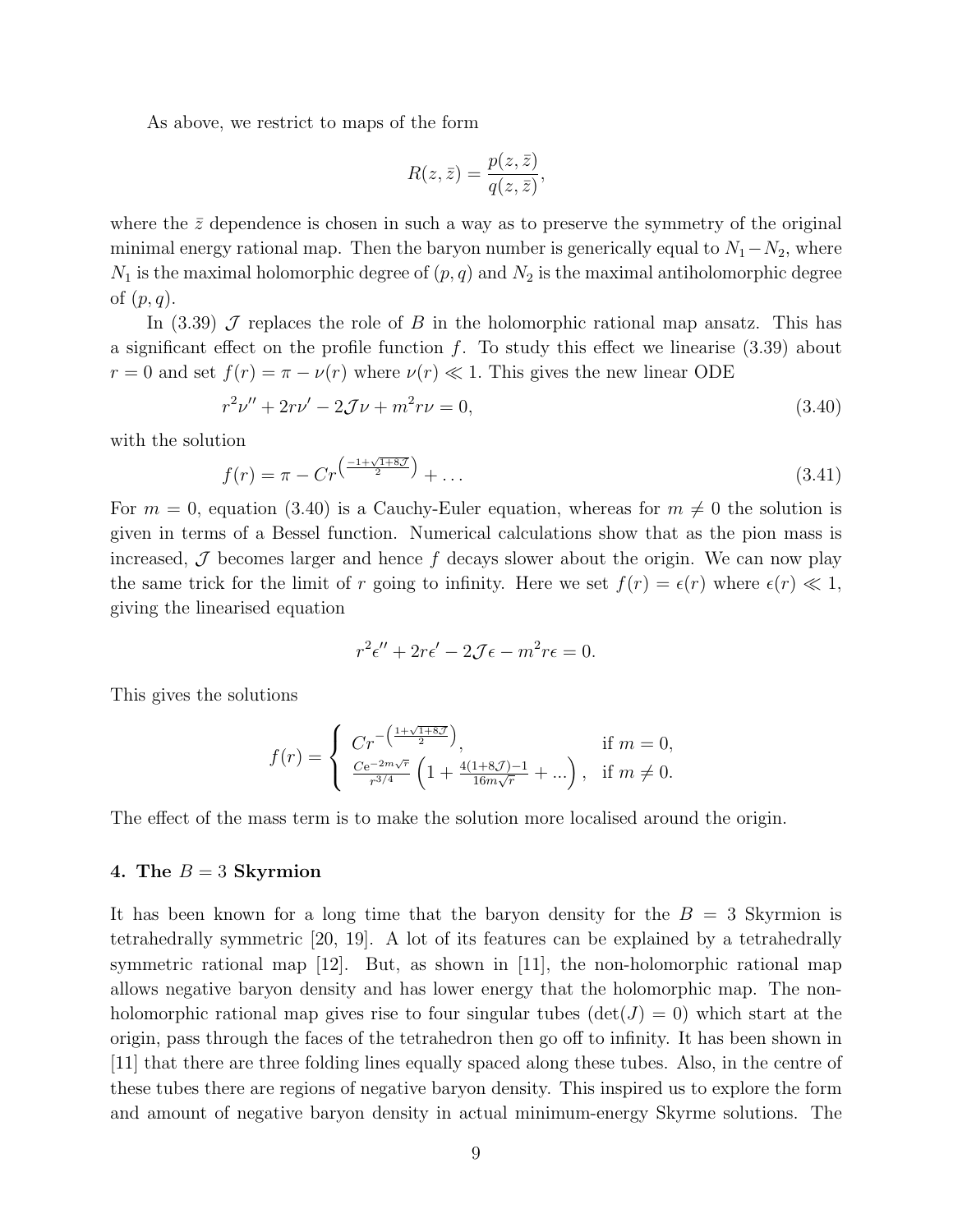calculations in [11] were performed for zero pion mass,  $m = 0$ . Therefore, we first describe the  $m = 0$  case and then discuss the effects of non-zero pion mass,  $m > 0$ , in section 4.1.

The family of rational maps for the  $B = 3$  Skyrmion with the correct symmetry is

$$
R = \frac{p_1 \cos \chi + p_2 \sin \chi}{q_1 \cos \chi + q_2 \sin \chi},\tag{4.42}
$$

where the polynomials  $p_1, p_2, q_1$  and  $q_2$  are

$$
p_1(z,\bar{z}) = i\sqrt{3}z^3 \bar{z} + i\sqrt{3}z^3 - z\bar{z} - 1, \qquad q_1(z,\bar{z}) = z^4 \bar{z} + z^3 - i\sqrt{3}z^2 \bar{z} - i\sqrt{3}z, p_2(z,\bar{z}) = z^4 - 2i\sqrt{3}z^2 + 1, \qquad q_2(z,\bar{z}) = -z^4 \bar{z} + 2i\sqrt{3}z^2 \bar{z} - \bar{z}.
$$
 (4.43)

With a simple numerical scanning algorithm we find that the family of rational maps in (4.42) attains its minimum energy for  $\chi = 0.154$ . This gives  $E/B = 1.161$ . Note this is lower than the minimum energy for the holomorphic ansatz  $(E/B = 1.184)$ . This value of  $\chi$  is slightly lower than that found in [11]. This difference is believed to be due to numerical accuracy.



Figure 1: Baryon number three minimum-energy solution for zero pion mass,  $m = 0$ . The red surface is a level set of constant positive baryon density. The yellow surface is a level set of constant negative baryon density.

To find the  $B = 3$  minimum energy solution we numerically minimised this rational map ansatz on a lattice of 250<sup>3</sup> points, with spacing  $\Delta x = 0.08$  using fourth order accurate derivatives. For  $m = 0$  we find  $E/B = 1.146$  and the negative baryon density  $B = 4.5 \times 10^{-5}$ . This is in reasonable agreement with  $B_ = 9.25 \times 10^{-5}$  found for the non-holomorphic rational map for  $\chi = 0.154$ . A surface of constant baryon density (ie. constant Jacobian determinant) is displayed in figure 1 for this solution.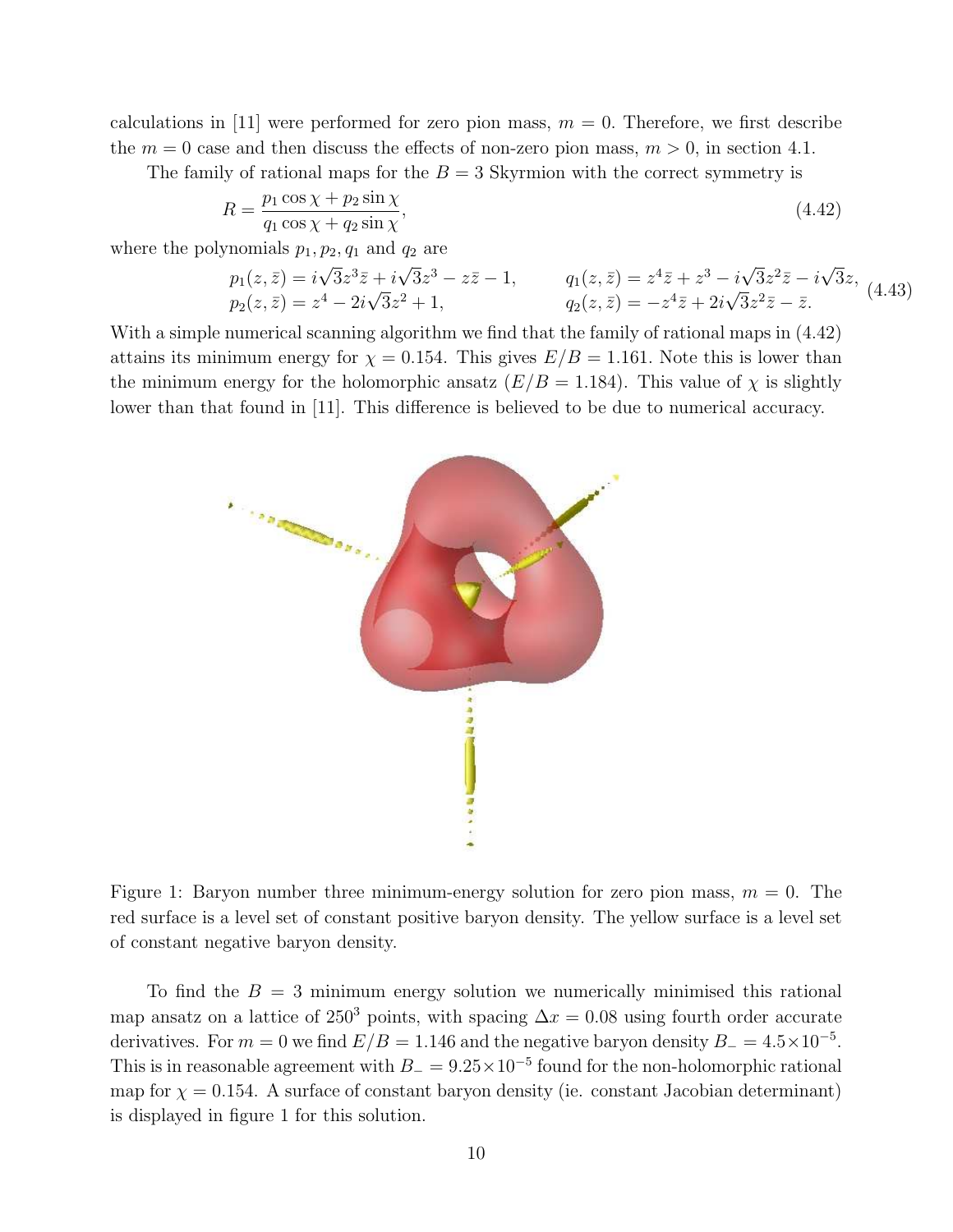To truly capture these regions of negative baryon density we were forced to have a very large box. It is known that asymptotically the  $B = 3$  Skyrmion decays as a  $B = -1$  Skyrmion [21]. The  $B = 1$  Skyrmion can be calculated from the highly symmetric rational map,  $R = z$ , known as the hedgehog ansatz. Then the equations of motion (3.39) can be linearised to obtain the asymptotic behaviour of the radial profile function  $f \sim C/r^2$  as  $r \to \infty$  for some constant  $C$ . Substituting this into the radial energy-density  $(3.35)$  and baryon density  $(3.38)$ , we find that the energy-density scales as  $1/r<sup>4</sup>$  and the baryon-density as  $1/r<sup>7</sup>$ . We have checked numerically that choosing  $U(x) = I_2$  on the boundary of the numerical box contains the baryon-density within the accuracy of our numerics. However, for an evaluation of the total energy to a high order of accuracy contributions from outside the box need to be included, see e.g. [22] for further details.



Yellow is a level surface of  $\det(J(\boldsymbol{x})) \simeq 0$ , and red  $\text{sign}(J(\boldsymbol{x})) = -1$ , and ivory is where  $\text{sign}(J(\boldsymbol{x})) =$ is the surface of the anti-vacuum  $\sigma \simeq -1$ . 1.

Figure 2: Minimisation of the central region of the  $B = 3$  non-holomorphic rational map for zero pion mass,  $m = 0$ .

Figure 1 shows the regions of negative baryon density of the minimum-energy baryon number three Skyrmion. A point of particular interest is the tetrahedron of negative baryon density in the centre of the Skyrmion. Each of the corners of this dual-tetrahedron gives rise to tubes of  $\det(J) = 0$ , which pass though the faces of the tetrahedron with positive baryon density. However, the singular surface tubes may or may not be connected to the dual tetrahedron singular surface in the centre. In order to explore how these singular surfaces are connected we performed a numerical simulation over a box centred at the origin with  $(\Delta x = 0.01, n = 180)$  sides about 9% of the large box. This is a large increase in resolution, increasing the number of points per unit distance by a factor of 8 in each direction. The boundary conditions, on the surface of the box, are important. One option would be to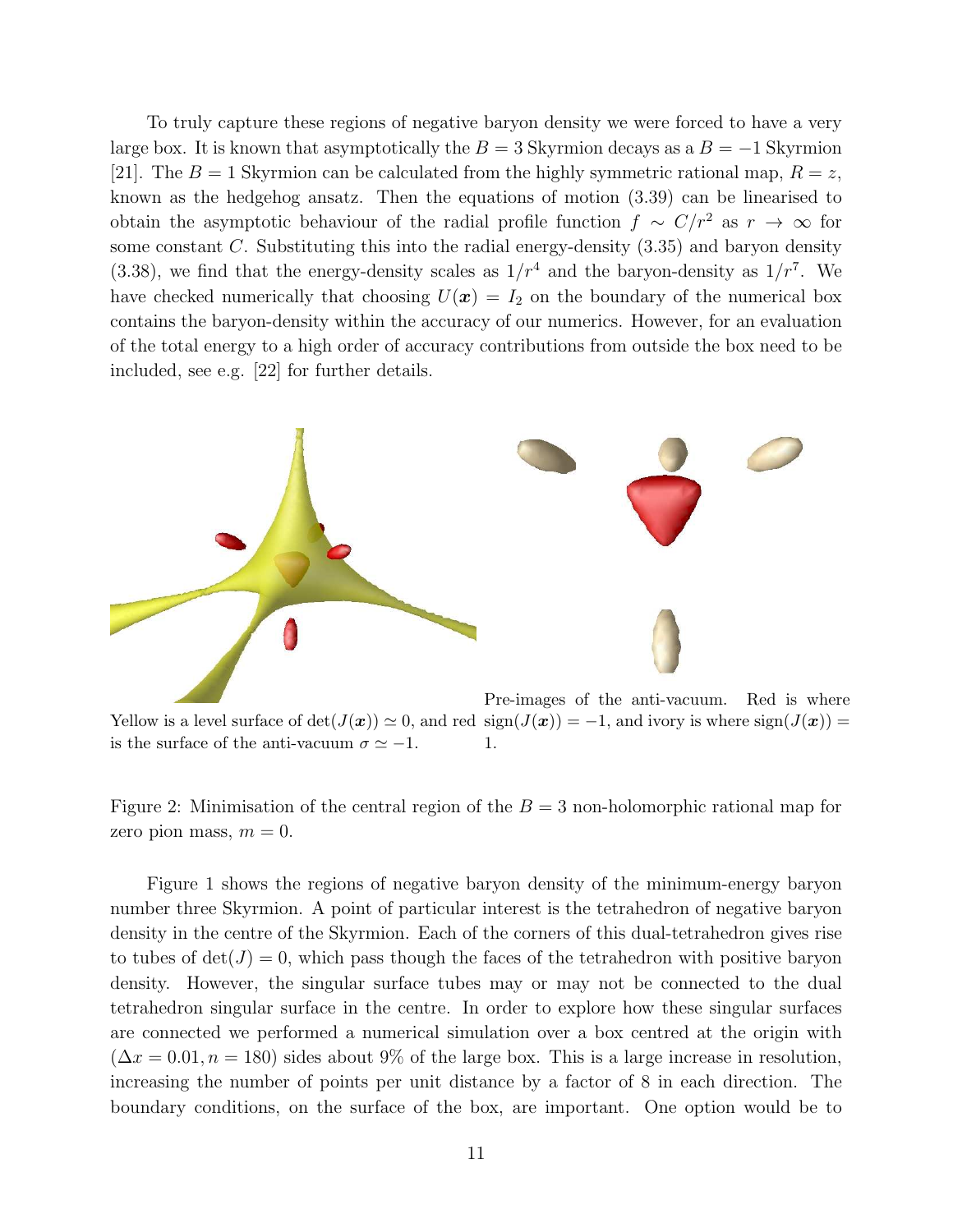interpolate the numerical configuration displayed in figure 2. However, due to the large number of additional points such an interpolation is very challenging to calculate and not necessary very reliable. We chose the boundary conditions to be the rational map (4.42) with the minimum-energy profile function found numerically which is a good approximation to the exact solution. The result of our numerical calculation is presented in figure 2 and shows the singularity structure near the origin of the  $B = 3$  Skyrmion.

Figure 2a shows the folding tubes in yellow. Contrary to the conjecture in [11] the tubes do not seem to pinch off to singular points. This is evidence that there are no swallowtails in the  $B = 3$  Skyrmion and will be discussed further in the next subsection. Figure 2b is also interesting. It shows that it is energetically favourable for the  $B = 3$  Skyrmion to 'create' two more pre-images of the anti-vacuum, one with positive orientation and one with negative orientation. The rational map ansatz (3.30) has the anti-vacuum as a suspension point. Hence for the rational map ansatz there are only three pre-images of the vacuum, all at the origin and with positive orientation. The extra pre-images in figure 2b are very similar to the monopole zeros of the Higgs field in [23] where they find five monopole zeros, four positive and one negative. As outlined in [23], one would naively suspect that a positive orientation point would annihilate with a negative orientation point. However, the configuration may be stabilised by tetrahedral symmetry.

#### 4.1. The effects of the pion mass on the folding structure

It is well known that the Skyrme theory describes atomic nuclei better when a pion mass term is included, see [7, 24, 3] for a discussion of  $m \neq 0$  and [8] for the implications to spinning Skyrmions. This inspired us to investigate how the surfaces of  $det(J(\boldsymbol{x})) = 0$  vary as a function of  $m$ . In this section, we first examine this question using the non-holomorphic rational map ansatz and then check our results using full field minimisation. As a side effect, this analysis provides a good test of the effectiveness of the rational map ansatz.

In order to find the minimum-energy rational map in  $(4.43)$  for given m we minimised the numerical integral of  $(3.35)$  with respect to  $\chi$  using a standard search algorithm. The resulting function  $\chi(m)$  is displayed in figure 3a for values of m between 0 and 1. The energy per baryon number is shown in figure 3b. Note that  $E/B$  increases monotonically as m increases which agrees with the findings in  $[24]$ . A point worth noting is that it is energetically favourable for  $\mathcal I$  to decrease slightly, see figure 3c, and for  $\mathcal J$  to increase as m increases, see figure 3d. This has an effect on the behaviour of the shape function around the origin as can be seen from equation (3.41).

The radial integral of the baryon density in (3.38) can be evaluated exactly using the boundary conditions of  $f(r)$ . Using the minimum-energy  $\chi(m)$  we then integrated the negative baryon density  $\mathcal{B}_-$  over  $S^2$  to give the total negative baryon density  $B_-\$  as defined in (1.4). Figure 4a shows  $B_-\text{ as a function of }m$ . It is apparent that as the mass m increases it is more energetically efficient for the  $B = 3$  Skyrmion to have more negative baryon density, B<sub>−</sub>. As shown in figure 4a there is a 40% increase in negative baryon density as m increases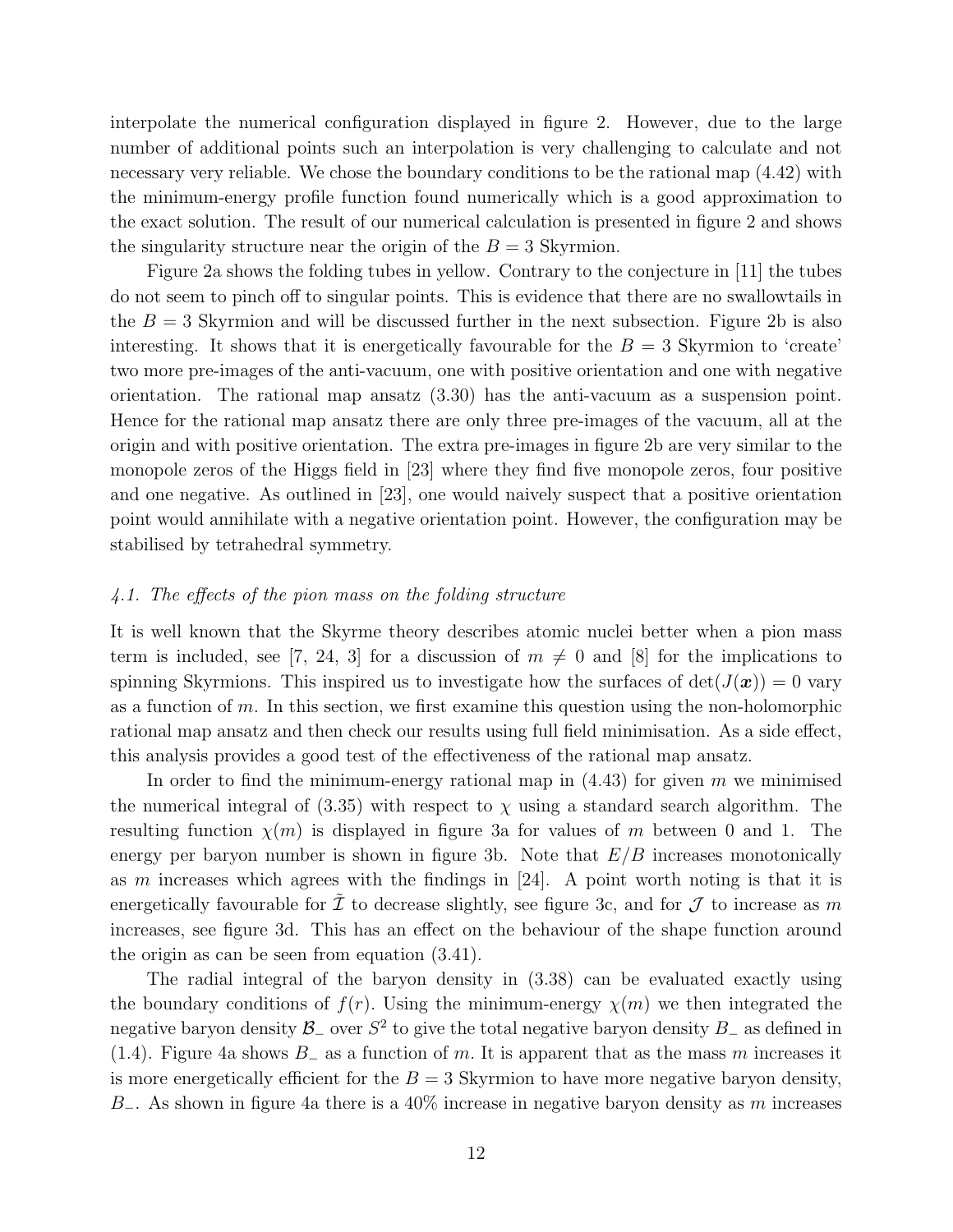

The value of  $\chi$  which yields the minimum-energy  $E/B$  in (3.35) for the optimal value of  $\chi$  as a rational map ansatz (4.42). function of m.



 $\tilde{\mathcal{I}}$  in (3.37) for the optimal value of  $\chi$  as a function  $\mathcal{J}$  in (3.36) for the optimal value of  $\chi$  as a function of m. of m.

Figure 3: The minimum-energy  $E/B$ ,  $\tilde{\mathcal{I}}$ ,  $\mathcal{J}$  and  $\chi$  as a function of m.

from 0 to 1.

In the rational map ansatz, the negative baryon density arise as tubes emanating from the faces of the tetrahedral polyhedron, very similar to the yellow tubes in figure 1. To study how these tubes change as a function of mass, we numerically integrated the area of a negative baryon density tube over  $S^2$ . This is shown in figure 4b. Hence, the rational map ansatz predicts that the tubes of negative baryon density increase in size roughly linearly with  $m$ .

To proceed we used the rational maps for the values of the pion mass given above to generate the initial conditions for a full field minimisation on a square lattice of  $250<sup>3</sup>$  points with lattice spacing  $\Delta x = 0.08$ , as before. The results are shown in figures 5. It is worth discussing the actual full field minimum-energy  $B = 3$  solutions. One should first note that the hole in the level-set of positive det  $(J(x))$  becomes smaller for increasing m. This is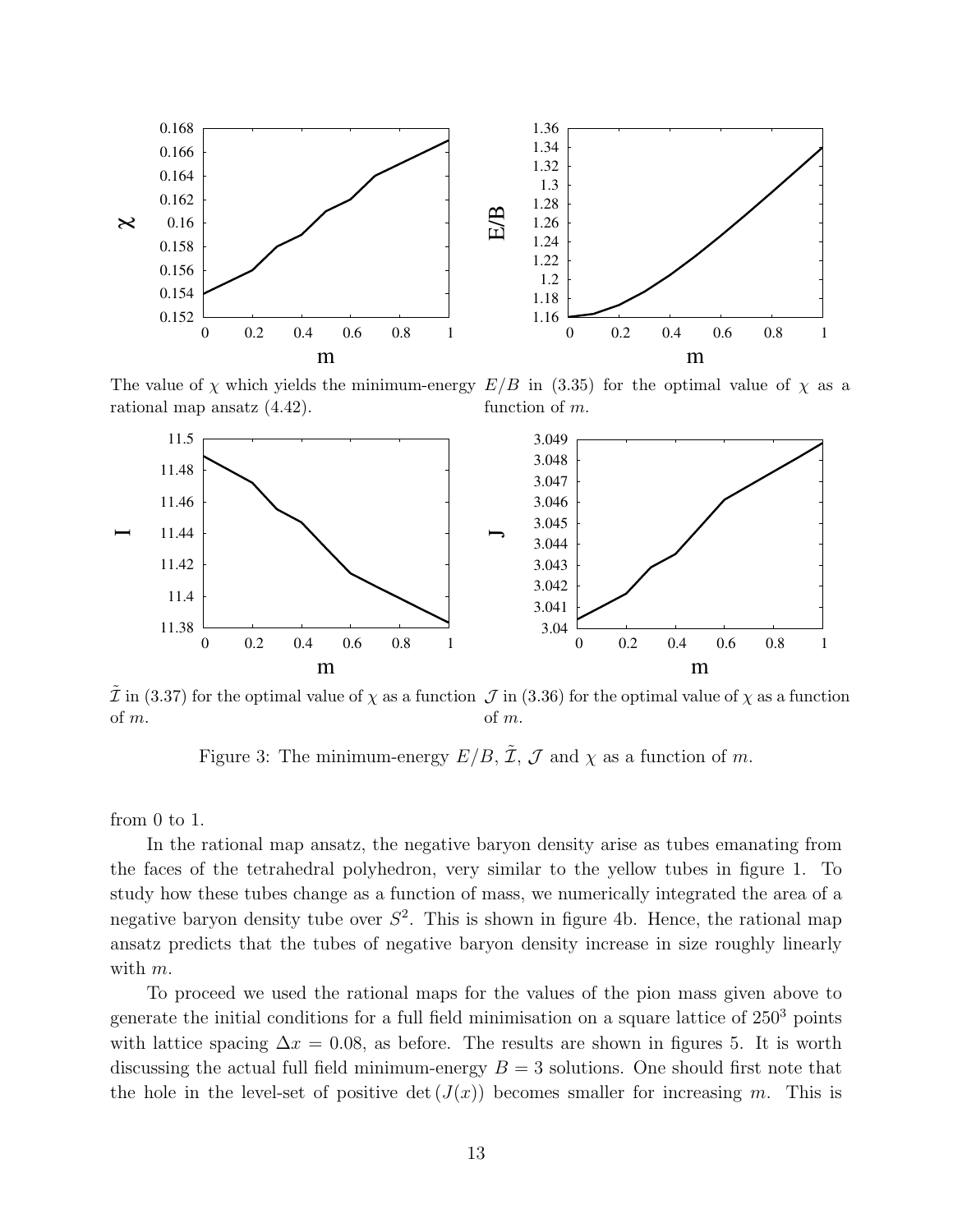

The total negative baryon density  $B_-(1.4)$  as a Area of the negative baryon density tubes as a function of m. function of m.

Figure 4: Data arising from the minimum-energy  $B = 3$  rational map  $(4.42)$ .

well understood as the potential term forces the Skyrmion field to reach the vacuum value exponentially. Also, as  $m$  increases the singular tubes become more pronounced. This is clearly seen in figure 5 where the singular tubes are much more defined for  $m = 1$  than for  $m = 0.1$ .

As shown in figure 6a, the energy per baryon for the full field minimisation is about 2% lower than that for the rational map ansatz, for all m. This is expected, because as previously shown the rational map ansatz forces all of the pre-images of the anti-vacuum to be at the origin.

As can be seen in figure 2a the Skyrme field has a fifth pre-image at the origin with negative orientation showing that there is also negative baryon density at the origin. This region of negative baryon density is inside a tetrahedron, which is dual to a surface of positive baryon density. In this central region  $\sigma \approx -1$ , and this is where the potential energy (the pion mass term) is maximal. Hence as  $m$  increase the negative baryon density at the origin decreases. To verify this we numerically integrated over the central tetrahedron of negative baryon density. This is shown in figure 6c where as  $m$  increases the total negative baryon density in the central dual tetrahedron decreases. Hence, as the pion mass  $m$  increases there are two competing trends. On the one hand, the negative baryon density in the folds increases as in the non-holomorphic rational map ansatz. On the other hand, the negative baryon density at the centre decreases. This gives a heuristic explanation of the behaviour of the total negative baryon density shown in figure 6b. Initially it decreases, as  $m$  increases from  $m = 0$  to  $m \approx 0.7$ . Then the negative baryon density starts to increase again. This trend is further verified because we also found the minimum-energy  $B = 3$ ,  $m = 2$  solution. This solution has  $E/B = 1.551, B_- = 4.1 \times 10^{-5}$  and a B<sub>-</sub> dual tetrahedron with total baryon density of  $1.2 \times 10^{-5}$ . Figure 6c is not very smooth. This is most likely due to the numerical grid and the algorithm which identified the edge of the dual tetrahedron.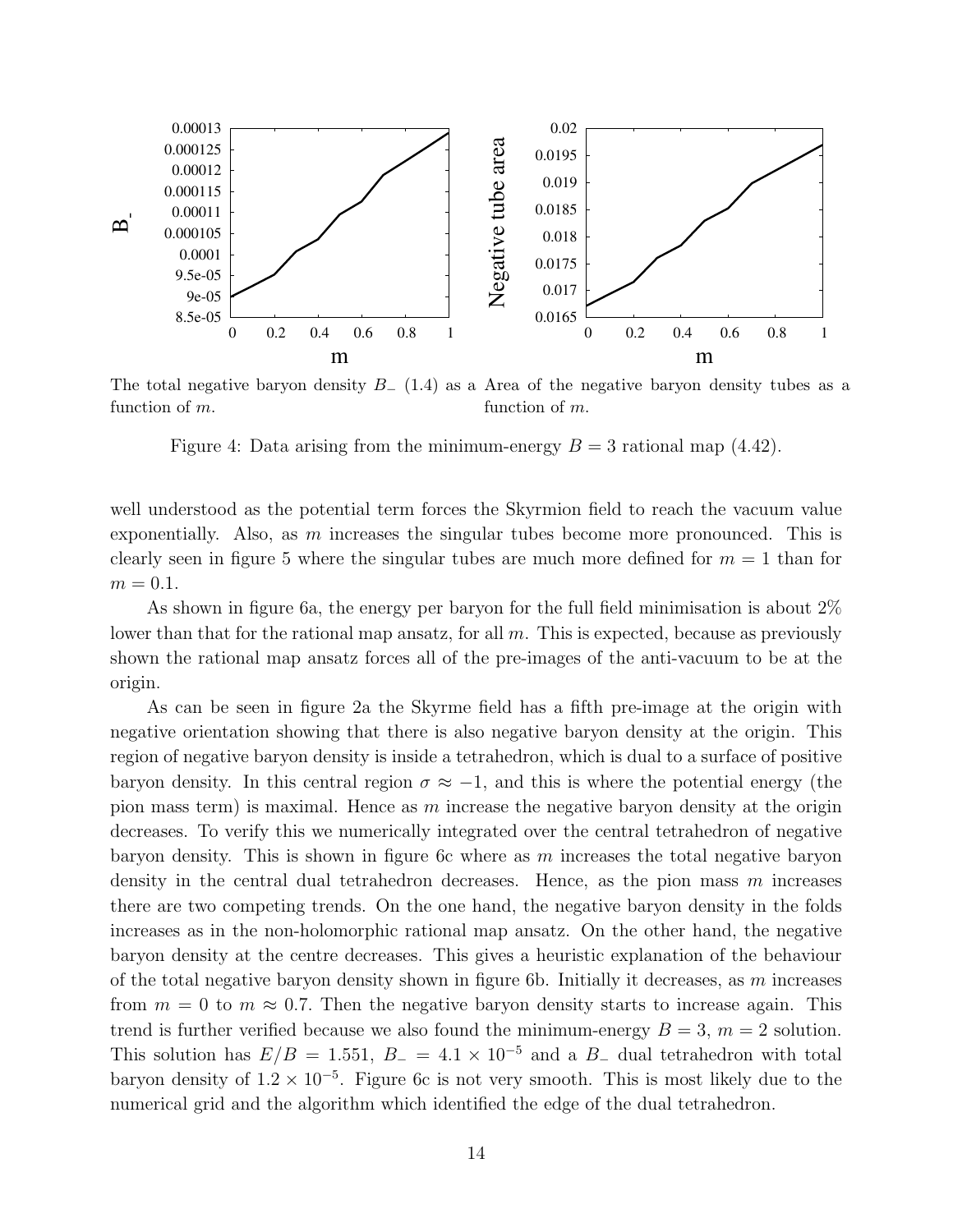

Figure 5:  $B = 3$  Skyrmion of varying m. Red is a level set of  $B = \text{const} > 0$ , yellow is  $B = 0$ .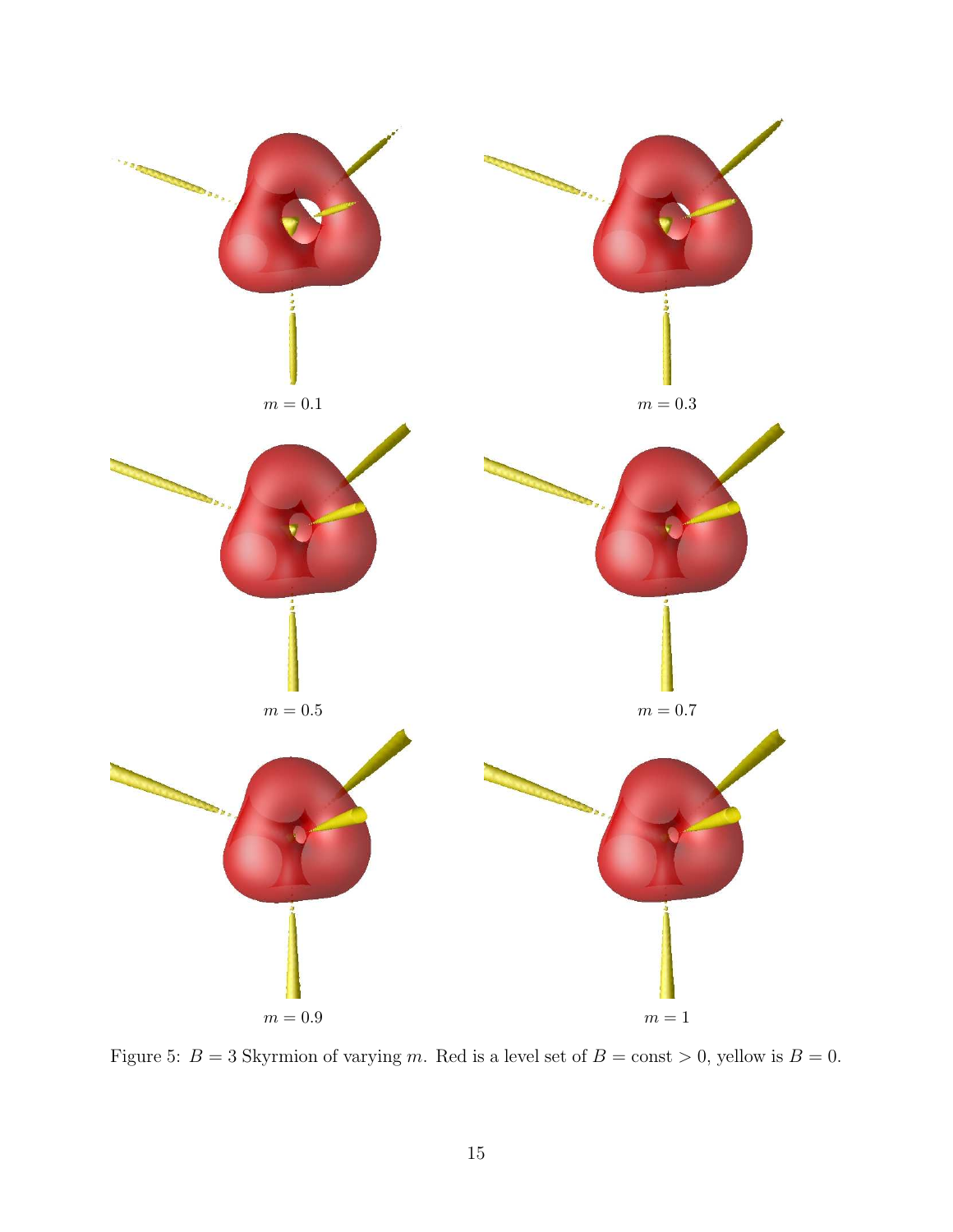

Comparison of  $E/B$  for the non-holomorphic rational map ansatz and  $E/B$  found from full field Total negative baryon density  $(1.4)$  in full field minimisation as a function of m.

minimum-energy solutions.



Total negative baryon density (1.4) in the central tetrahedron as a function of m (integrating only over central tetrahedron).

Figure 6:  $B = 3$  full field minimum-energy solutions data.

#### 4.2. Expansion around the origin

The tetrahedral symmetry of the  $B = 3$  Skyrme field poses stringent restrictions on the allowed terms in a Taylor expansion around the origin. Here we calculate the allowed polynomials and estimate the relevant coefficients from the numerical solution.

The rational map of the  $B = 3$  Skyrmion is given by

$$
R(z) = \frac{\sqrt{3}iz^2 - 1}{z^3 - \sqrt{3}iz} \tag{4.44}
$$

which is  $T_d$  tetrahedrally symmetric using the same orientation as in [12]. This symmetry is generated by a  $C_2$  symmetry

$$
z \mapsto -z, \quad R \mapsto -R,\tag{4.45}
$$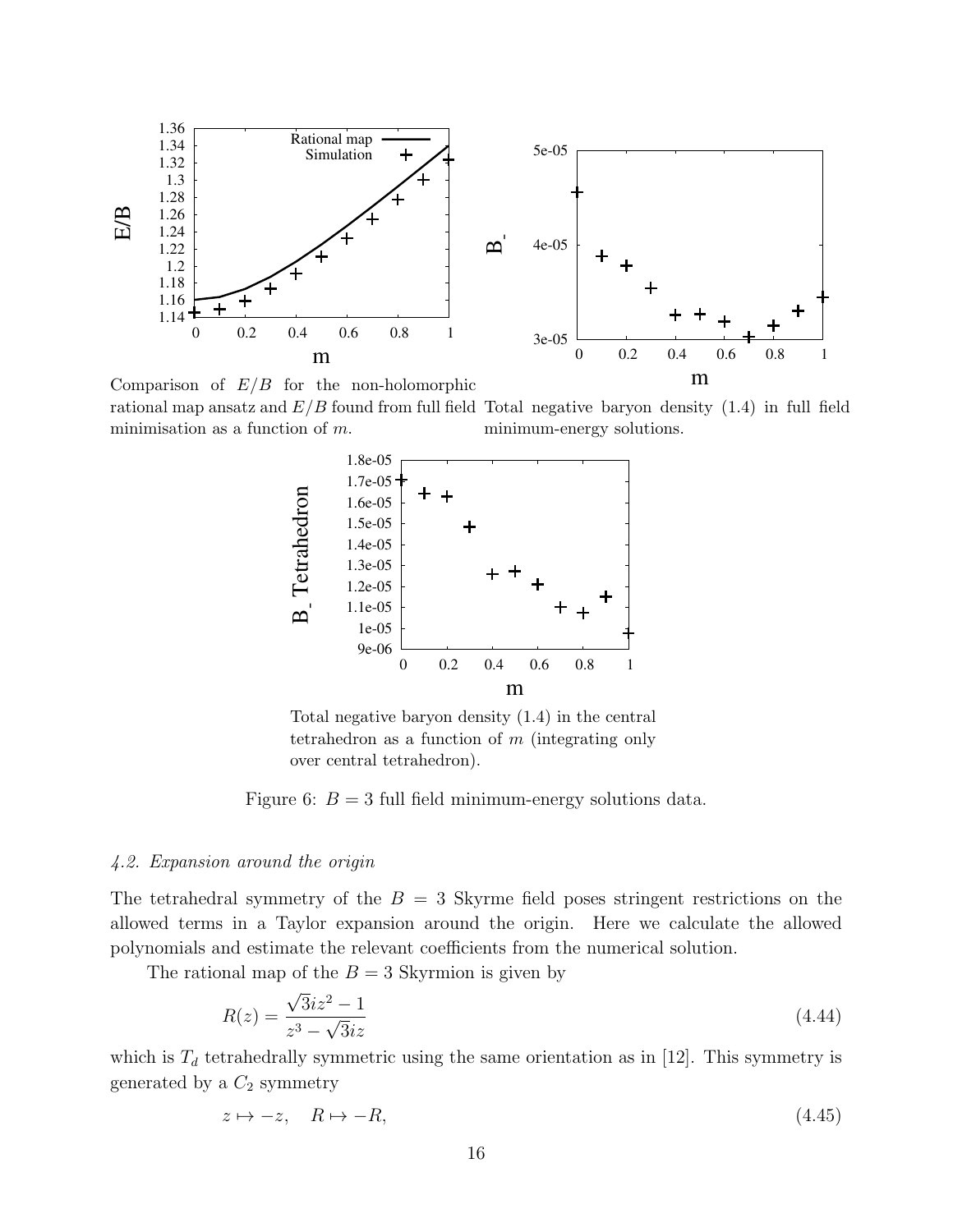and a  $C_3$  symmetry

$$
z \mapsto \frac{iz+1}{-iz+1}, \quad R \mapsto \frac{-iR+i}{R+1}, \tag{4.46}
$$

for the tetrahedral symmetry  $T$ , together with an additional reflection symmetry

$$
z \mapsto \frac{\bar{z} - i}{-i\bar{z} + 1}, \quad R \mapsto \frac{\bar{R} - i}{-i\bar{R} + 1}.
$$
\n(4.47)

The corresponding symmetries in component notation for the  $C_2$  generator is

$$
(x_1, x_2, x_3) \mapsto (-x_1, -x_2, x_3), \quad (\pi_1, \pi_2, \pi_3) \mapsto (-\pi_1, -\pi_2, \pi_3).
$$
 (4.48)

and

$$
(x_1, x_2, x_3) \mapsto (x_2, x_3, x_1), \quad (\pi_1, \pi_2, \pi_3) \mapsto (\pi_3, \pi_1, \pi_2)
$$
 (4.49)

for the  $C_3$  generator. The reflection symmetry is given by

$$
(x_1, x_2, x_3) \mapsto (x_1, -x_3, -x_2), \quad (\pi_1, \pi_2, \pi_3) \mapsto (\pi_1, -\pi_3, -\pi_2) \tag{4.50}
$$

Hence the field  $\pi$  can be expanded around the origin as

$$
\boldsymbol{\pi} = a_1 \begin{pmatrix} x_1 \\ x_2 \\ x_3 \end{pmatrix} + b_1 \begin{pmatrix} x_2 x_3 \\ x_1 x_3 \\ x_1 x_2 \end{pmatrix} + c_1 \begin{pmatrix} x_1^3 \\ x_2^3 \\ x_3^3 \end{pmatrix} + c_2 r^2 \begin{pmatrix} x_1 \\ x_2 \\ x_3 \end{pmatrix} + d_1 \begin{pmatrix} x_2 x_3 x_1^2 \\ x_1 x_3 x_2^2 \\ x_1 x_2 x_3^2 \end{pmatrix} + d_2 r^2 \begin{pmatrix} x_2 x_3 \\ x_1 x_3 \\ x_1 x_2 \end{pmatrix} + \dots,
$$
\n(4.51)

where  $r^2 = x_1^2 + x_2^2 + x_3^2$ . The tetrahedral symmetry can be augmented to spherical symmetry by setting  $b_1 = 0$ ,  $c_1 = 0$  and  $d_1 = d_2 = 0$ , which corresponds to the Taylor expansion of the hedgehog ansatz around the origin. This provides a useful check that we have implemented the tetrahedral symmetry correctly.

In order to compare the Taylor expansion of  $\pi$  to the numerical solution, we have to calculate the coefficients in (4.51). We used the following approach. Setting  $x_2 = 0$  and  $x_3 = 0$  in (4.51) gives a polynomial in  $x_1$ . We fitted this polynomial to our numerical data using a least square fit, and this allows us to calculate  $a_1$  and  $c_1 + c_2$ . Similarly, setting  $x_2 = x_1$ , and  $x_3 = 0$  gives  $a_1, b_1, c_1 + 2c_2$  and  $2d_2$ . Finally, setting  $x_2 = x_1$  and  $x_3 = x_1$  also gives an equation in  $d_1$ . In order to improve the approximation close to the origin, we fitted to a polynomial of higher degree. By plotting numerical data and approximation we found that the values  $a_1 = -0.41$ ,  $b_1 = -2.1$ ,  $c_1 = -2.2$ ,  $c_2 = 1.2$ ,  $d_1 = 0.76$  and  $d_2 = 0.64$  are a reasonable approximation for  $-0.5 < x_1, x_2, x_3 < 0.5$ . Note that the errors in particular for the coefficients  $d_1$  and  $d_2$  are rather large. We can now evaluate the Jacobian of the map. At the origin  $\mathbf{x} = 0$ , the Jacobian is non-zero, namely,  $\det(J_0) = a_1^3 < 0$ . The value of  $\det J_0(0) = -0.055$  calculated numerically from the exact solution matches the value for the expansion (4.51).

Figure 7 shows a plot of the surface det  $J = 0$  inside a cube of length 0.5. This clearly looks very similar to the surface det  $J = 0$  arising from the numerical solution displayed in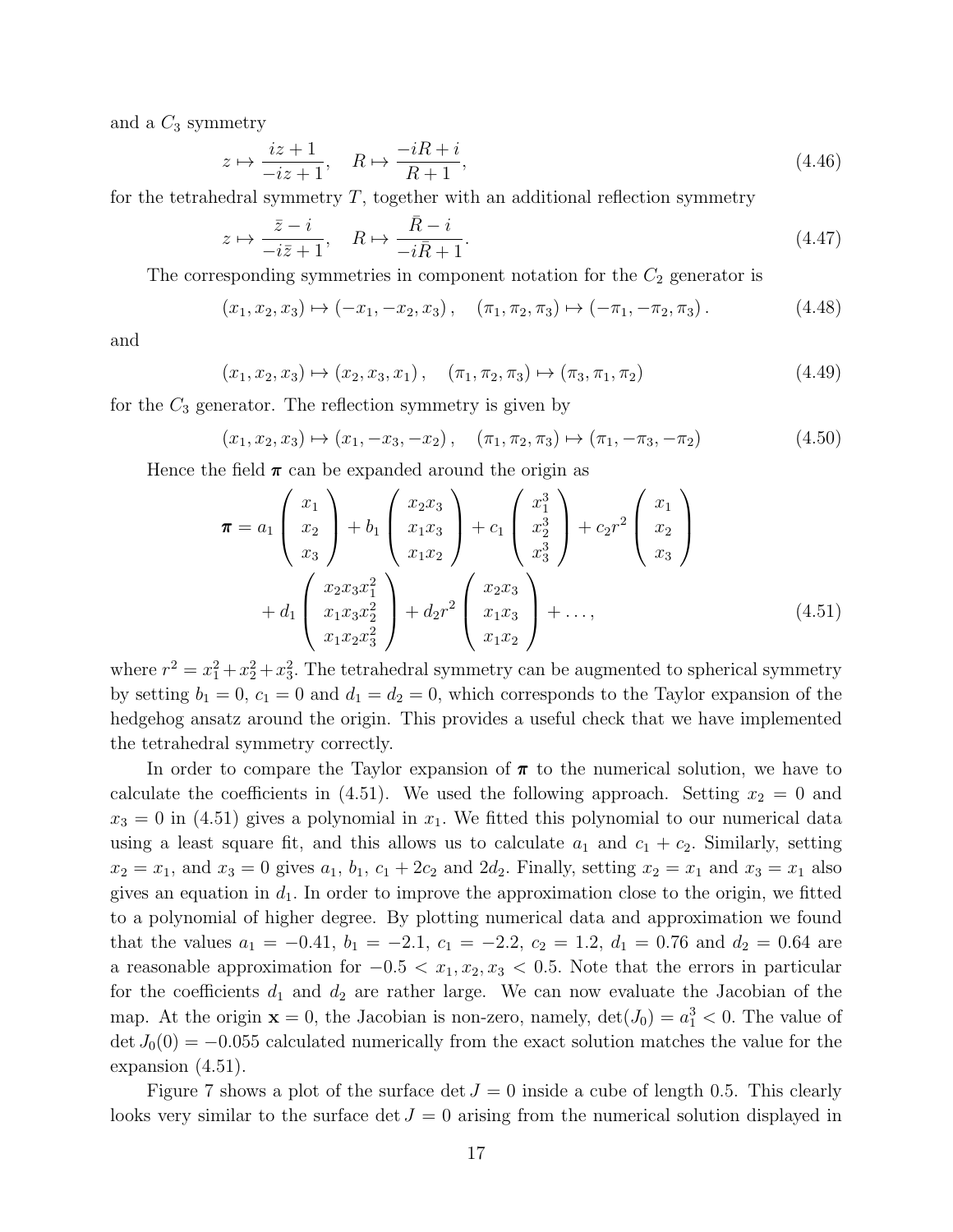

Figure 7: Singular surface det  $J = 0$  calculated using the polynomial expansion around the origin in (4.51). In this figure,  $\det J = 0$  is displayed inside a cube of length 0.5.

figure 2b. Using our expansion, we can check whether the singular surface pinches off at a point. By setting  $x_2 = x_1$ , and  $x_3 = x_1$  in the Jacobian  $J_0$  we can show that  $\det J_0 = 0$ for  $x_1 = -0.09$  but there is no positive solution within the box. We were careful to include terms up to fourth order because the normal form of the swallowtail singularity is given by

$$
y_1 = x_1^4 + x_1^2 x_2 + x_1 x_3,
$$
  
\n
$$
y_2 = x_2,
$$
  
\n
$$
y_3 = x_3,
$$
\n(4.52)

which includes a fourth order term. The Jacobian matrix of (4.52) is given by

$$
J = \begin{pmatrix} 4x_1^3 + 2x_1x_2 + x_3 & x_1^2 & x_1 \\ 0 & 1 & 0 \\ 0 & 0 & 1 \end{pmatrix}.
$$
 (4.53)

The singular set det  $J = 0$  consists of folds, cusps and swallowtails and is given by  $x_3 = -4x_1^3 - 2x_1x_2$ . The fold surfaces meet to form four cusp lines which in turn meet at the origin where the swallowtail is located.

In summary, we have deduced the following folding structure for the  $B = 3$  Skyrmion. There are four folding tubes through the faces of a tetrahedron. These tubes smoothly connect to the corners of a dual tetrahedron at the origin. The folding surface are not intersecting each other, so there are no swallowtail singuarities in the  $B = 3$  Skyrmion, contrary to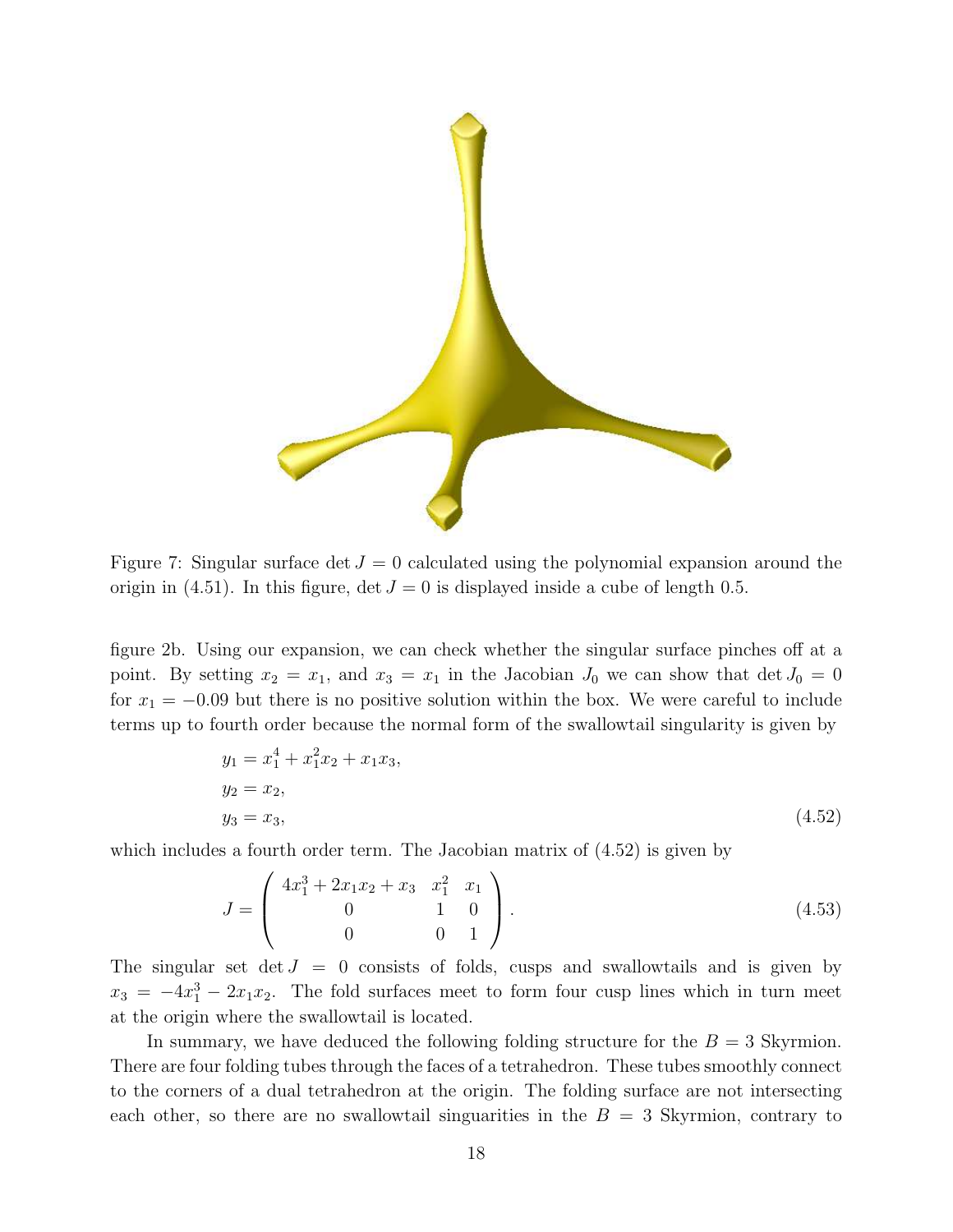the conjecture in [11]. By symmetry, the cusp lines are expected to lie on the edges of the tetrahedron, and there is some numerical evidence.

#### 5. Conclusion

This paper was motivated by the results of [11], where the authors found regions of negative baryon density in the rational maps for the  $B = 3$  minimum-energy Skyrmion. For small m these regions of negative baryon density are very small, but we have been able to numerically verify their existence. Also we have discovered a tetrahedron of negative baryon density at the origin, which is dual to a tetrahedron produced as a level-surface of positive constant baryon density. The singularities corresponding to surfaces of zero baryon density form four tubes which smoothly join up at the dual tetrahedron at the origin. Contrary to the conjecture in [11], there are no swallowtail singularities in the  $B = 3$  Skyrmion configuration. We have also found that for the  $B = 3$  Skyrmion there are five pre-images of the anti-vacuum, four with positive orientation, on the vertices of a tetrahedron, and one with negative orientation at the origin. This behaviour is also seen in monopoles [23].

The authors of [11] did not find any regions of negative baryon density in the rational map ansatz for the  $B = 4$  minimum-energy solution. This has been verified here numerically. Furthermore, assuming octahedral symmetry we have shown in appendix Appendix A that there are no regions of negative baryon density around the origin. These results are also consistent with the instanton ansatz [25].

It has already been discussed that regions of negative Jacobian-determinant occur for the charge three instanton [25]. This is significant because there is a BPS extended Skyrme model which can be derived from Yang-Mills instantons [26], which must contain regions of negative baryon density. This extended model has an infinite number of vector mesons. There has also been research into a truncated version of this model [27], where only a few extra terms are included. Understanding the form and distribution of the negative baryon density in these models would be very interesting. It should be noted that there is another BPS Skyrme model [28], where the Bogomolny equation shows that the baryon density is proportional to the square root of the potential. Hence, if the potential is positive definite through space, so is the baryon density.∗

#### Acknowledgments

#### Acknowledgements

SK would like to thank N Manton for useful discussions, and in particular for discussing the singularities of  $B = 4$ . The authors acknowledge the EPSRC for the grant EP/I034491/1.

<sup>∗</sup> This was pointed out by M. Speight.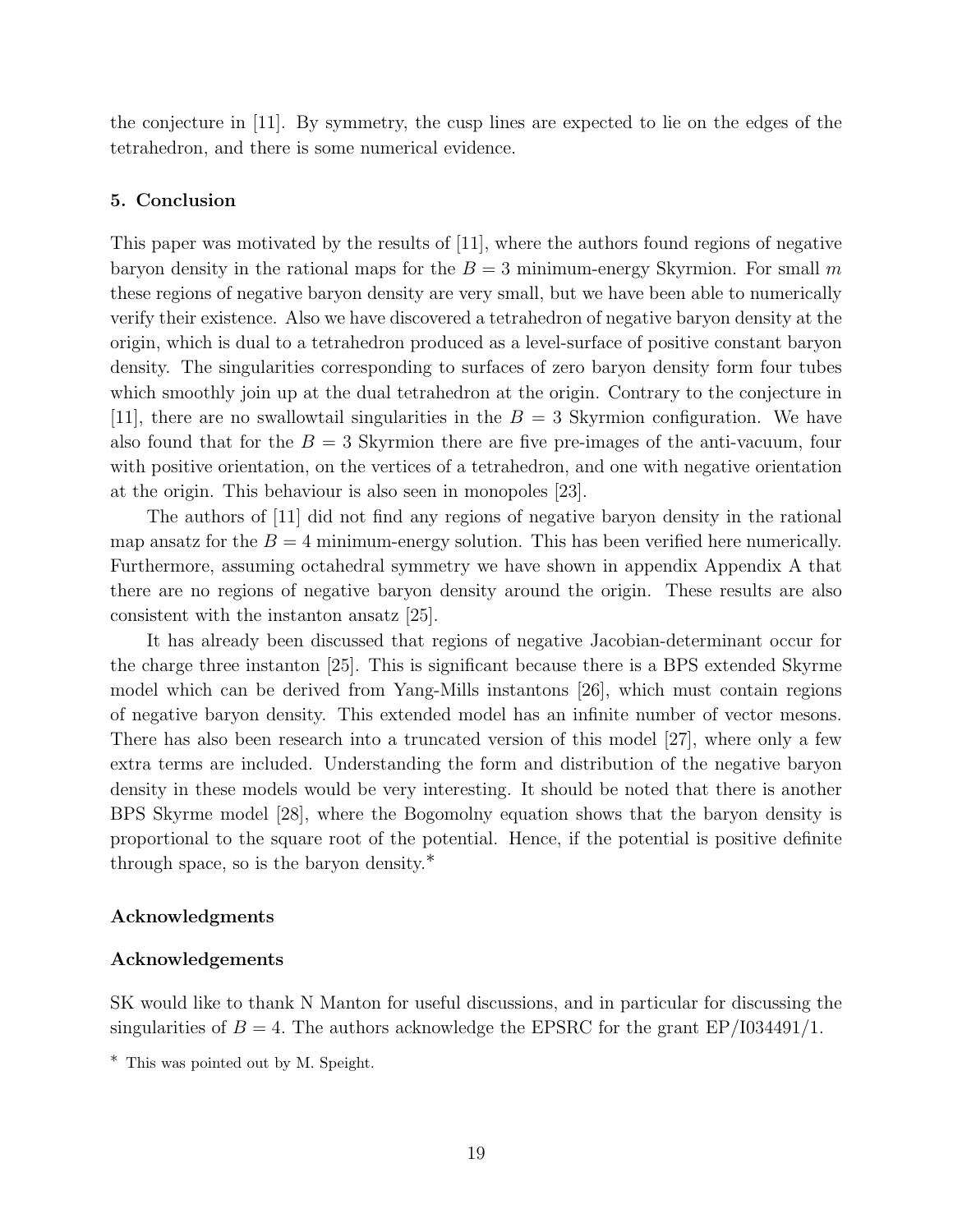#### Appendix A.  $B = 4$

It has been shown [11] that even when the  $B = 4$  rational map ansatz is extended to be non-holomorphic no negative baryon density is found. This is also seen in our full field minimisation of the  $B = 4$  Skyrmion for  $m = 0$  and  $m = 1$ , see figure A1a and A1b, respectively. For  $m = 0$  we found  $E/B = 1.12$ , and for  $m = 1$  we found  $E/B = 1.30$ . In both cases, up to numerical accuracy, we did not find any negative baryon density.



Figure A1: Minimum-energy full field solutions of the  $B = 4$  Skyrmion. Red is a surface of constant positive  $\det(J)$ .

In the following, we show that the  $B = 4$  minimum-energy octahedrally symmetric Skyrmion does not have regions of negative baryon density near the origin. This is where the non-holomorphic rational map ansatz is not a good approximation of the exact solution. As a starting point, we consider the rational map of the  $B = 4$  Skyrmion is given by

$$
R(z) = \frac{z^4 + 2\sqrt{3}iz^2 + 1}{z^4 - 2\sqrt{3}iz^2 + 1}
$$
\n(A.1)

which is octahedrally symmetric. This symmetry is generated by a  $C_4$  symmetry:

$$
z \mapsto iz, \quad R \mapsto \frac{1}{R},\tag{A.2}
$$

and a  $C_3$  symmetry

$$
z \mapsto \frac{iz+1}{-iz+1}, \quad R \mapsto e^{-\frac{2\pi i}{3}}R. \tag{A.3}
$$

The corresponding symmetries in component notation for the  $C_4$  generator is

$$
(x_1, x_2, x_3) \mapsto (x_2, -x_1, x_3), \quad (\pi_1, \pi_2, \pi_3) \mapsto (\pi_1, -\pi_2, -\pi_3).
$$
 (A.4)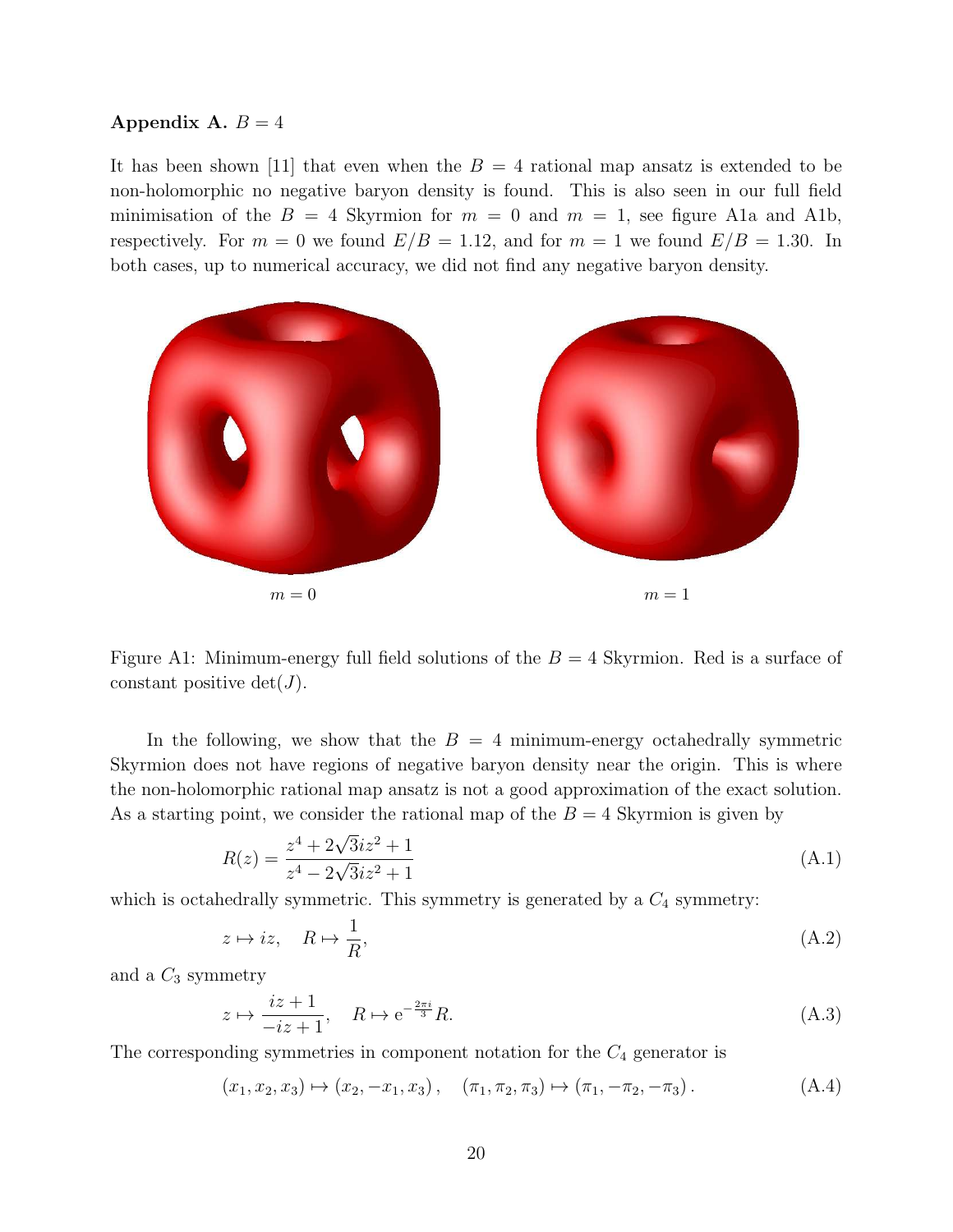and

$$
(x_1, x_2, x_3) \mapsto (x_2, x_3, x_1), \quad (\pi_1, \pi_2, \pi_3) \mapsto \left(-\frac{1}{2}\pi_1 - \frac{1}{2}\sqrt{3}\pi_2, \frac{1}{2}\sqrt{3}\pi_1 - \frac{1}{2}\pi_2, \pi_3\right) (A.5)
$$

for the  $C_3$  generator. Hence the field  $\pi$  can be expanded around the origin as

$$
\pi = b_1 \begin{pmatrix} x_1^2 + x_2^2 - 2x_3^2 \\ -\sqrt{3}x_1^2 + \sqrt{3}x_2^2 \\ 0 \end{pmatrix} + c_1 \begin{pmatrix} 0 \\ 0 \\ x_1x_2x_3 \end{pmatrix}
$$
  
+  $d_1 \begin{pmatrix} x_1^4 + x_2^4 - 2x_3^4 \\ -\sqrt{3}x_1^4 + \sqrt{3}x_2^4 \\ 0 \end{pmatrix} + d_2 \begin{pmatrix} 2x_1^2x_2^2 - x_1^2x_3^2 - x_2^2x_3^2 \\ -\sqrt{3}x_1^2x_3^2 + \sqrt{3}x_2^2x_3^2 \\ 0 \end{pmatrix} + \dots$ 

A similar expansion as r tends to infinity has been performed in  $[22]$ . We can now evaluate the Jacobian of the map. At the origin  $x = 0$ , the Jacobian is identically zero. Hence the singularity is clearly non-generic since for a generic singularity the Jacobian has rank 2. The determinant of the Jacobian can be expanded into O−symmetric polynomials. The lowest order term is

$$
\det(J) = \sqrt{3}b_1^2c_1\left(x_1^2x_2^2 + x_2^2x_3^2 + x_3^2x_1^2\right) + \dots
$$

Hence the singularities are on the three coordinate axes which meet at the origin. Furthermore, sufficiently close to the origin  $\det(J)$  is positive, and hence there is no negative baryon density.

#### References

- [1] T.H.R. Skyrme. A Nonlinear field theory. Proc.Roy.Soc.Lond., A260:127–138, 1961.
- [2] Edward Witten. Global Aspects of Current Algebra. Nucl.Phys., B223:422–432, 1983.
- [3] Richard A. Battye, Nicholas S. Manton, Paul M. Sutcliffe, and Stephen W. Wood. Light Nuclei of Even Mass Number in the Skyrme Model. Phys.Rev., C80:034323, 2009.
- [4] F. Meier and H. Walliser. Quantum corrections to baryon properties in chiral soliton models. Phys.Rept., 289:383–450, 1997.
- [5] F.G. Scholtz, B. Schwesinger, H.B. Geyer. The Casimir energy of strongly bound B = 2 configurations in the Skyrme model. Nucl.Phys.A, 561:542, 1993.
- [6] Gregory S. Adkins, Chiara R. Nappi, and Edward Witten. Static Properties of Nucleons in the Skyrme Model. Nucl.Phys., B228:552, 1983.
- [7] Gregory S. Adkins and Chiara R. Nappi. The Skyrme Model with Pion Masses. Nucl.Phys., B233:109, 1984.
- [8] Richard A. Battye, Steffen Krusch, and Paul M. Sutcliffe. Spinning skyrmions and the skyrme parameters. Phys.Lett., B626:120–126, 2005.
- [9] Nicholas S. Manton and Stephen W. Wood. Reparametrising the Skyrme model using the lithium-6 nucleus. Phys.Rev., D74:125017, 2006.
- [10] N.S. Manton. Geometry of Skyrmions. Commun.Math.Phys., 111:469, 1987.
- [11] Conor J. Houghton and Steffen Krusch. Folding in the Skyrme model. J.Math.Phys., 42:4079–4100, 2001.
- [12] Conor J. Houghton, Nicholas S. Manton, and Paul M. Sutcliffe. Rational maps, monopoles and Skyrmions. Nucl.Phys., B510:507–537, 1998.